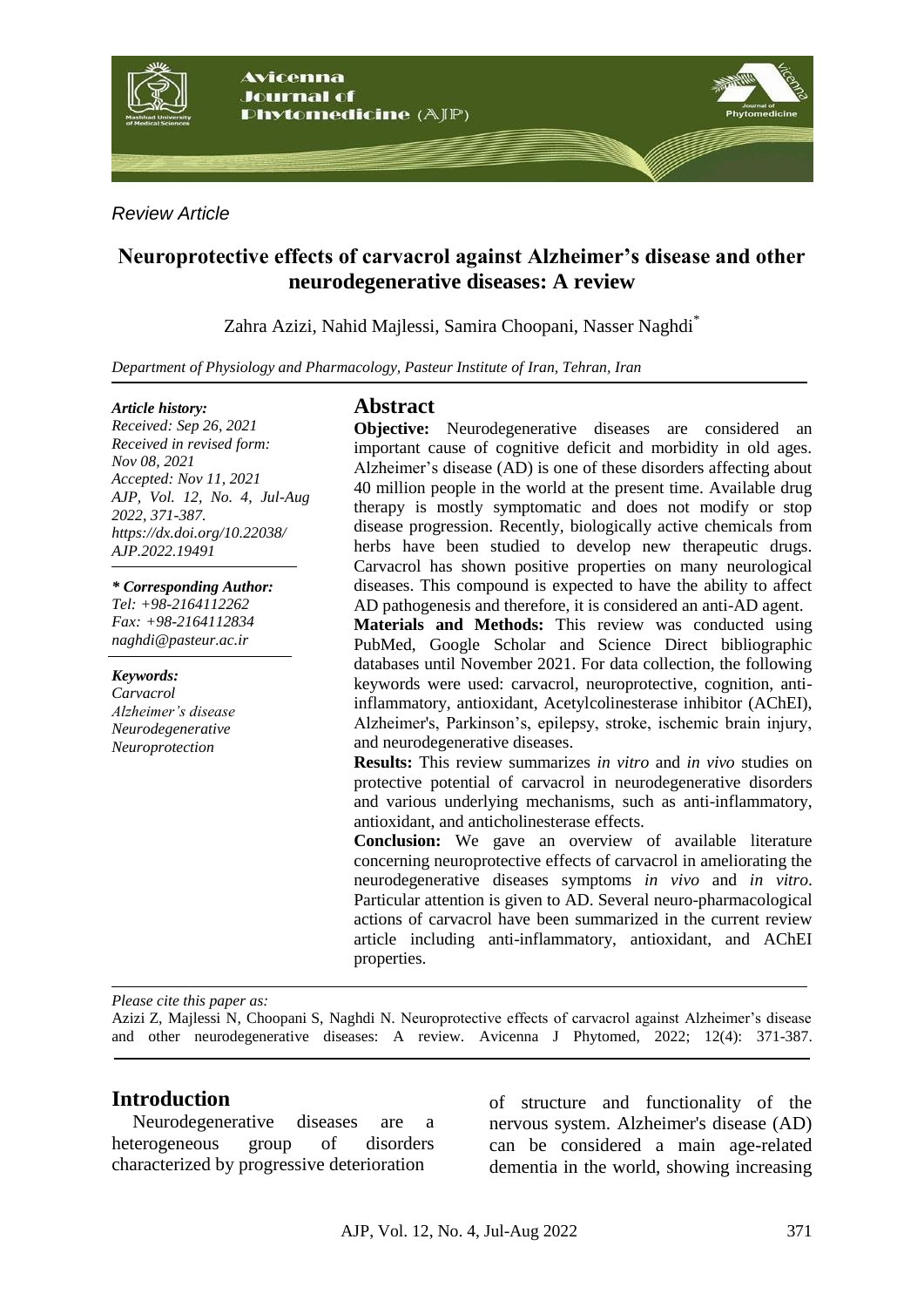incidence as a consequence of the population aging. Multiple factors play important roles in the disease pathophysiology including amyloid beta (Aβ) plaques, tau tangles, oxidative stress, and inflammation and decreased levels of acetylcholine (Carreiras et al., 2013; Eratne et al., 2018).

The U.S. Food and Drug Administration (FDA) has approved rivastigmine, galantamine, donepezil and memantine for the treatment of AD, but none of these drugs are specifically approved to treat behavioral and psychiatric symptoms in the moderate and severe stages of AD (Weller and Budson, 2018; Mimica and Presecki, 2009). Recently, several natural plant compounds have been investigated for their potential ability to affect AD pathogenesis or reduce the disease symptoms (Anekondra and Reddy, 2005; Ansari and Khodagholi, 2013).

Carvacrol (5-isopropyl-2-methylphenol) a natural monoterpenoid phenol is one of the major constituents in the essential oil of several aromatic plant including *Thymus, Origanum*, *Zataria*, *Thymbra*, *Satureja*, and *Coridothymus* of the Lamiaceae and *Lippia* of Verbenaceae family (Baser, 2008). Recently, increasing attention has been given to define pharmacological effects of carvacrol. In last years, carvacrol obtained FDA approval as a food flavoring ingredient and preservative, that could be added in low concentrations to some food like baked goods, and chewing gum (Silva et al., 2015; De Vincenzi et al., 2004). In addition, carvacrol has been widely utilized as a cosmetic essence (Zotti et al., 2013). So far, toxicological data has shown no toxicity for carvacrol (Silva et al., 2015; De Vincenzi et al., 2004).

Carvacrol is able to cross the blood brain barrier easily, notably improving its therapeutic efficacy in neurodegenerative disorders (Lee et al., 2020). A variety of methodological designs in different animal and cellular models has shown diverse

bioactivities for carvacrol such as antimicrobial (Kachur and Suntres, 2020; de Oliveira et al., 2020), antifungal (Zhang et al., 2019; Kim et al., 2019), antiviral (Mediouni et al., 2020; Gilling et al., 2014), insecticidal (Park et al., 2017; Baser, 2008), anticarcinogenic properties (Rojas-Armas, 2020; Sivaranjani, 2016; Karkabounas, 2006), anti-obesity (Suganthi and Manpal, 2013), antioxidant (sharifi-Rad et al., 2018; Tiefensee Ribeiro et al., 2019; Naeem et al., 2021; Delgado-Marín et al., 2017), analgesic (Horishita et al., 2020), anesthetic (Bianchini et al., 2017), antispasmodic (Boskabady et al., 2012; Baser, 2008), anti-inflammatory (Li et al., 2016; Baser, 2008), Acetylcolinesterase (AChE) inhibitory (Kurt et al., 2020; Kaufmann et al., 2011; de Souza et al., 2020; Baser, 2008) and antihepatotoxic activities (Khan et al., 2019). These pharmacological activities have potential role to the treatment and prevention of many chronic diseases, such as cancer as well as infectious, cardiovascular and neurodegenerative diseases (Silva et al., 2015; Friedman, 2014).

In vivo studies have presented diverse pharmacological effects of carvacrol including antioxidant, anti-inflammatory, and memory-enhancing activities (Sharifi-Rad et al., 2018; Salehi, 2018). A variety of animal models such as AD (Azizi, et al., 2012; Asadbegi et al. 2017; Guan et al., 2019), Parkinson's disease (PD) (Manouchehrabadi et al., 2020; Lins et al., 2018; Dati et al., 2017), cerebral ischemia (Hong et al, 2018; Chen et al., 2015; Yu et al., 2012) and stroke (Hong et al., 2018; Li et al., 2016; Chen et al., 2015) has reported neuroprotective abilities of this compound.

Neurodegenerative diseases are considered an important cause of cognitive deficit and morbidity in old ages. Extensive researches have revealed carvacrol neuroprotective properties that could be useful in preventing or ameliorating neurodegenerative diseases *in vitro* and *in vivo*. This article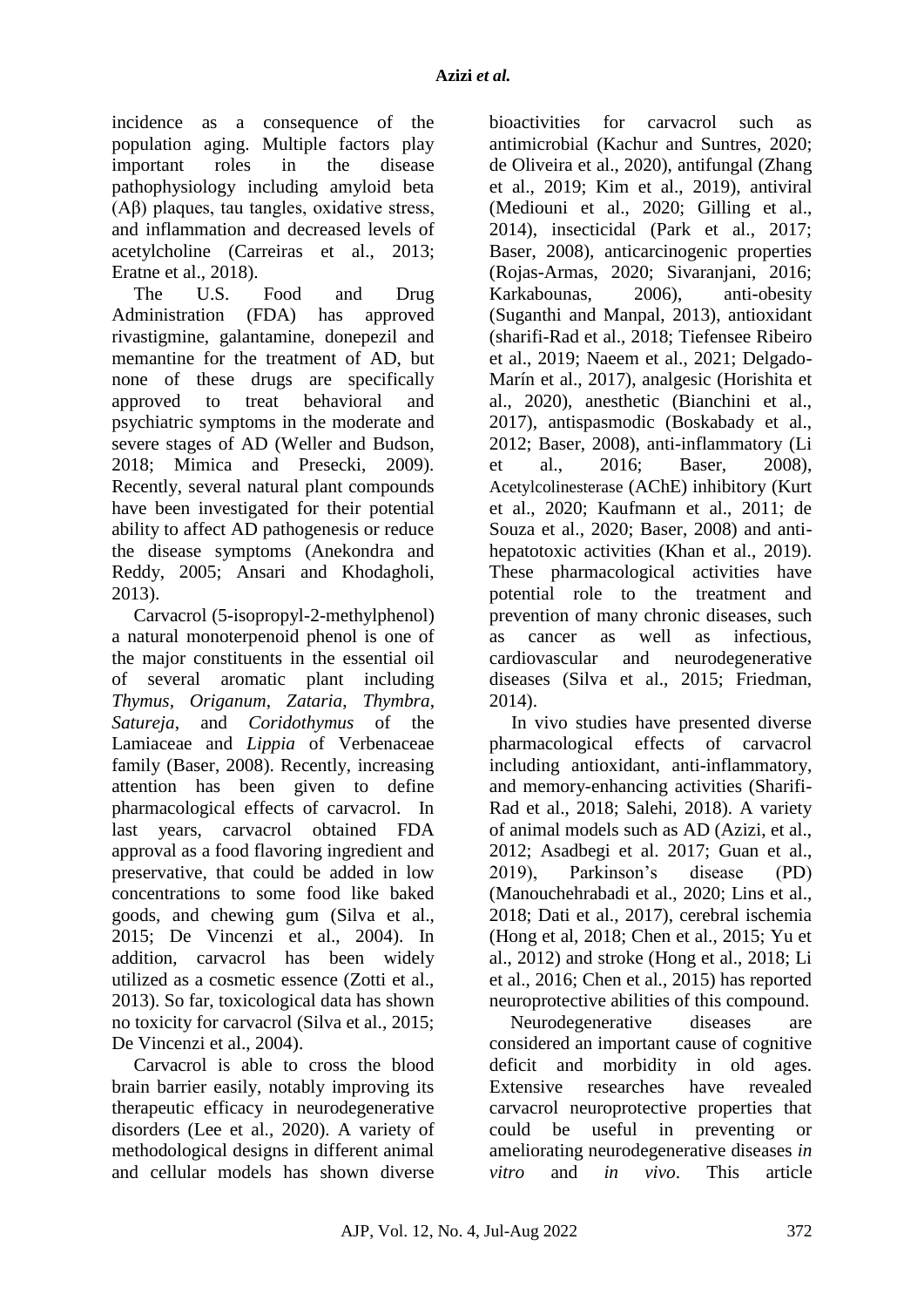comprehensively reviews the mechanisms of action of carvacrol including antioxidant, anti-inflammatory, and AChE inhibitory effects in *in vivo* and *in vitro* AD models as well as several of the most common neurodegenerative diseases particularly those associated with cognitive impairment, hoping to provide some ideas for identification of carvacrol neuroprotection.

# **Materials and Methods**

This review was conducted using PubMed, Google Scholar and Science Direct bibliographic databases until November 2021. For data collection, the following keywords were used: carvacrol, neuroprotective, cognition, antiinflammatory, antioxidant, acetylcholinesterase inhibitor, Alzheimer's, Parkinson's, epilepsy, stroke, ischemic brain injury, and neurodegenerative diseases. The search strategy design was including all available literature evaluating carvacrol with at least one of the above keywords. In most cases, the original fulltext articles were obtained and appropriate data was extracted. The search was limited to English language.

# **Results**

## **Carvacrol mechanism of action in preventing of neurodegenerative diseases**

### **Antioxidant activity**

High levels of reactive oxygen species (ROS) levels induce oxidative stress that was revealed to contribute to cell death and neurodegeneration progression (Swomley and Butterfield, 2015). Oxidative stress has been reported as an underlying cause of many diseases like PD, AD, cardiovascular disease, and diabetes. Therefore, therapeutic agents able to attenuate oxidative stress might be beneficial in AD treatment (Aliev et al., 2008). Carvacrol has antioxidant activity and was shown to act as a dietary phytoadditive to boost animal antioxidant status (sharifi-Rad et al., 2018). Moreover, carvacrol could protect neuronal injuries against Aluminum-induced oxidative stress leading to lipid peroxidation (Baranauskaite et al., 2020). It was shown that carvacrol could be able to scavenge intracellular ROS and exert neuroprotective effects against oxidative stress induced apoptosis (Zamanian et al., 2021). Carvacrol was shown to inhibit 3 nitrotyrosin and malondialdehyde formation. These outcomes specifically support carvacrol effect to prevent toxic elements formation by reactive nitrogen species action (Prieto et al., 2007). Moreover, carvacrol has been indicated to reduce malondialdehyde (MDA) and neuronal cell necrosis, and increase superoxide dismutase (SOD) and catalase (CAT) activity levels in the hippocampus (Shahrokhi Raeini et al., 2020). In addition, carvacrol activated nuclear factor-erythroid 2-related factor 2 (Nrf2) as an endogenous antioxidant, which could further regulate downstream antioxidants expression (Naeem et al., 2021). Moreover, carvacrol modulated B-cell lymphoma 2 (Bcl-2) protein expression, Bcl2-associated X protein (Bax), caspase-3, and phosphorylated Extracellular Signal-Regulated Kinase (p-ERK)(Wang et al., 2017). Another study indicated that carvacrol co-exposed with cadmium elevated glutathione cellular levels and increased glutathione reductase expression in PC12 cells. The cadmium-induced down-regulations of Nrf2, extracellular signal-regulated kinase-1 (ERK-1), protein kinase B (Akt), and nuclear factor kappalight-chain-enhancer of activated B cells (NFКB) expressions were reversed by carvacrol (Banik et al., 2019).

### **Anti-inflammatory activity**

Recently, inflammation was identified as a main underlying cause of neurodegenerative diseases such as AD, PD, ischemic stroke and epilepsy, making neuroinflammation a crucial therapeutic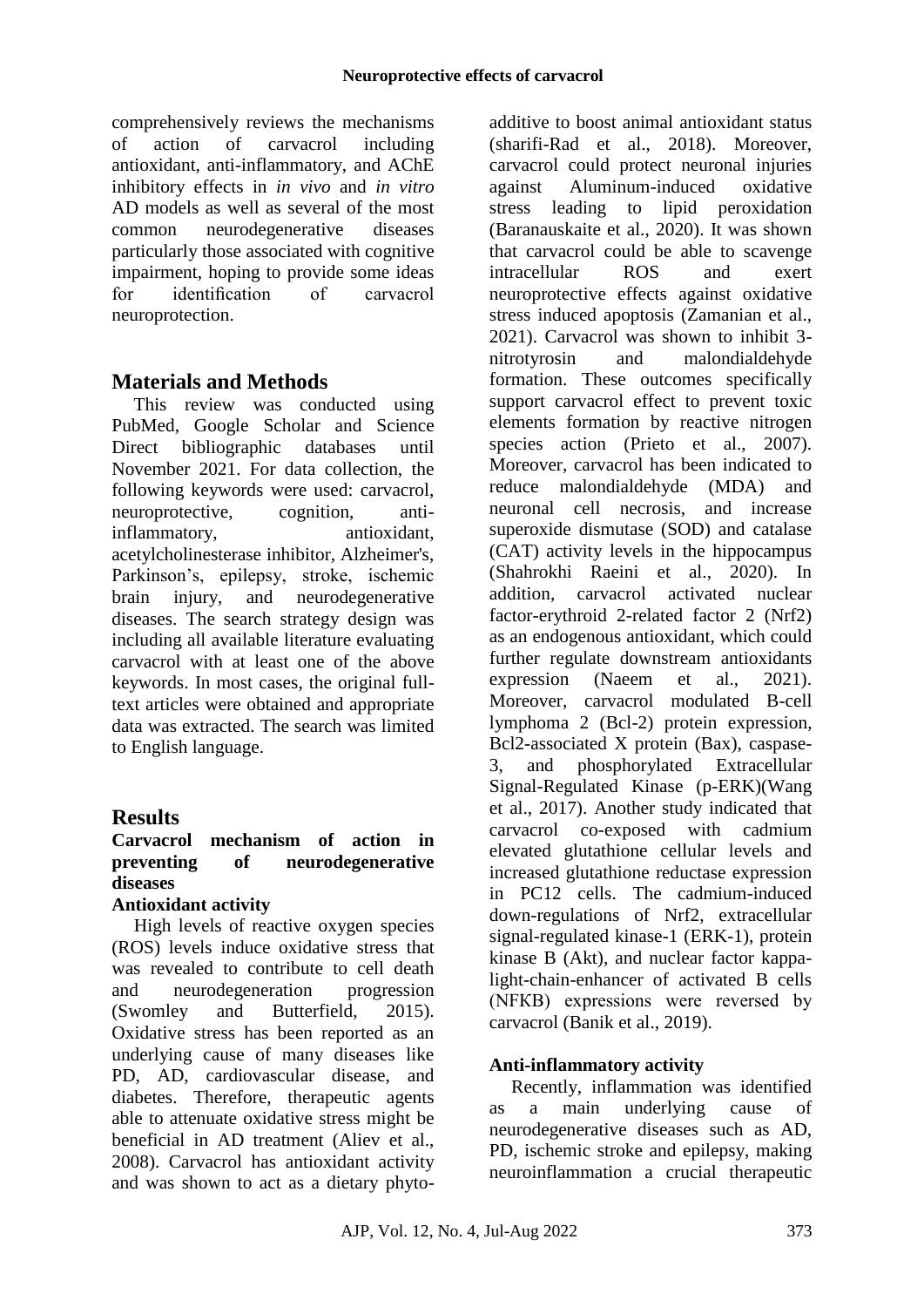target in neuronal disorders (Lee et al., 2020). Neuroinflammation is linked to Aβ plaque and neurofibrillary tangle formation and plays a significant function in the pathophysiology of AD (Zhang and Jiang, 2015). The progressive cognitive impairment has been correlated with increased levels of inflammatory markers. Thus, novel therapeutic process intended at these pathophysiological components of AD are purposefully developed now (Vaiserman et al., 2020).

Carvacrol anti-inflammatory effect was verified in rats and in several cellular models of inflammation (Tiefensee Ribeiro et al., 2019). This effect was investigated in lipopolysaccharide-inducedneuroinflammation and memory impairment in a rat model (Lee et al., 2020). Carvacrol administration (25, 50, and 100 mg/kg) during 21 days attenuated memory impairments and enhanced cognition compared to the control group. Carvacrol administration diminished the expression of interleukin-1β (IL-1β), cyclooxygenase-2 (COX-2), and tumor necrosis factor-α (TNF-α). Moreover, carvacrol could significantly decrease Toll-like receptor 4 (TLR4) and increase brain-derived neurotrophic factor (BDNF) expression. This cognitive increase comes from the anti-inflammatory effect of carvacrol mediated by BDNF and TLR4 regulation. Thus, carvacrol exhibited a promising potential to inhibit memory impairment in neurodegenerative disorders (Lee et al., 2020). Treatment with carvacrol prevented the cytokines levels, the activity of myeloperoxidase (MPO), and COX-2 and inducible nitric oxide synthase (iNOS) expression. Carvacrol also decreased MDA level and induced SOD activity in ischemic cortical tissues (Li et al., 2016).

Moreover, SH-SY5Y cells exposure to  $Fe(2+)$  diminished the cell viability, that was reduced by carvacrol pretreatment. Nuclear factor kappa B (NF-κB) activation, cell apoptosis and expression of pro-inflammatory cytokines induced by  $Fe(2+)$  were significantly inhibited by carvacrol. Moreover, carvacrol suppressed c-Jun N-terminal kinase (JNK) and IκB kinase (IKK) phosphorylation induced by Fe(2+) (Cui et al., 2015).

Additionally, the neuroprotective ability of carvacrol on neuronal inflammation, oxidative stress, and learning and memory in lipopolysaccharide (LPS)-treated rats were assessed. MDA, IL-6 and nitric oxide (NO) metabolites were elevated in the brain by LPS injection, while CAT, thiol and SOD were decreased. Carvacrol pretreatment could reduce MDA, IL-6 and NO, while increased CAT, thiol and SOD (Hakimi et al., 2020). In another research, Celik et al. have shown that carvacrol decreased the pro-inflammatory response to methotrexate that causes inflammation and oxidative stress in sciatic nerve tissues of rats (Celik et al., 2013). Carvacrol also prevented pro-inflammatory effects through down regulation of NF-κB transcription in SH-SY5Y cells treated with  $H_2O_2$ . Thus, it was suggested that carvacrol has cytoprotective effects in SH-SY5Y cell line following  $H_2O_2$  exposure (Chenet et al., 2019).

### **Acetylcholinesterase inhibitory effects**

Cholinergic system is mostly disrupted in AD, which results in acetylcholine (ACh) level decrease in the brain area managing learning and memory. The common goal of drug therapy in AD is to prevent ACh level reduction (Liu et al., 2017; Wang et al., 2017). While inhibitors of AChE provide beneficial effects in AD, their efficacy to stop disease progression is low (León et al., 2013). Therefore, AChEI activity of phytochemicals is interesting as a possible treatment of AD. Numerous researches indicated that some components of plant essential oils such as carvacrol, have the ability to inhibit cholinesterase activity (Burčul et al., 2020). Preliminary studies revealed that carvacrol has AChEI activity (Orhan et al., 2008; Jukic et al., 2007). In another study, selected constituents of essential oils including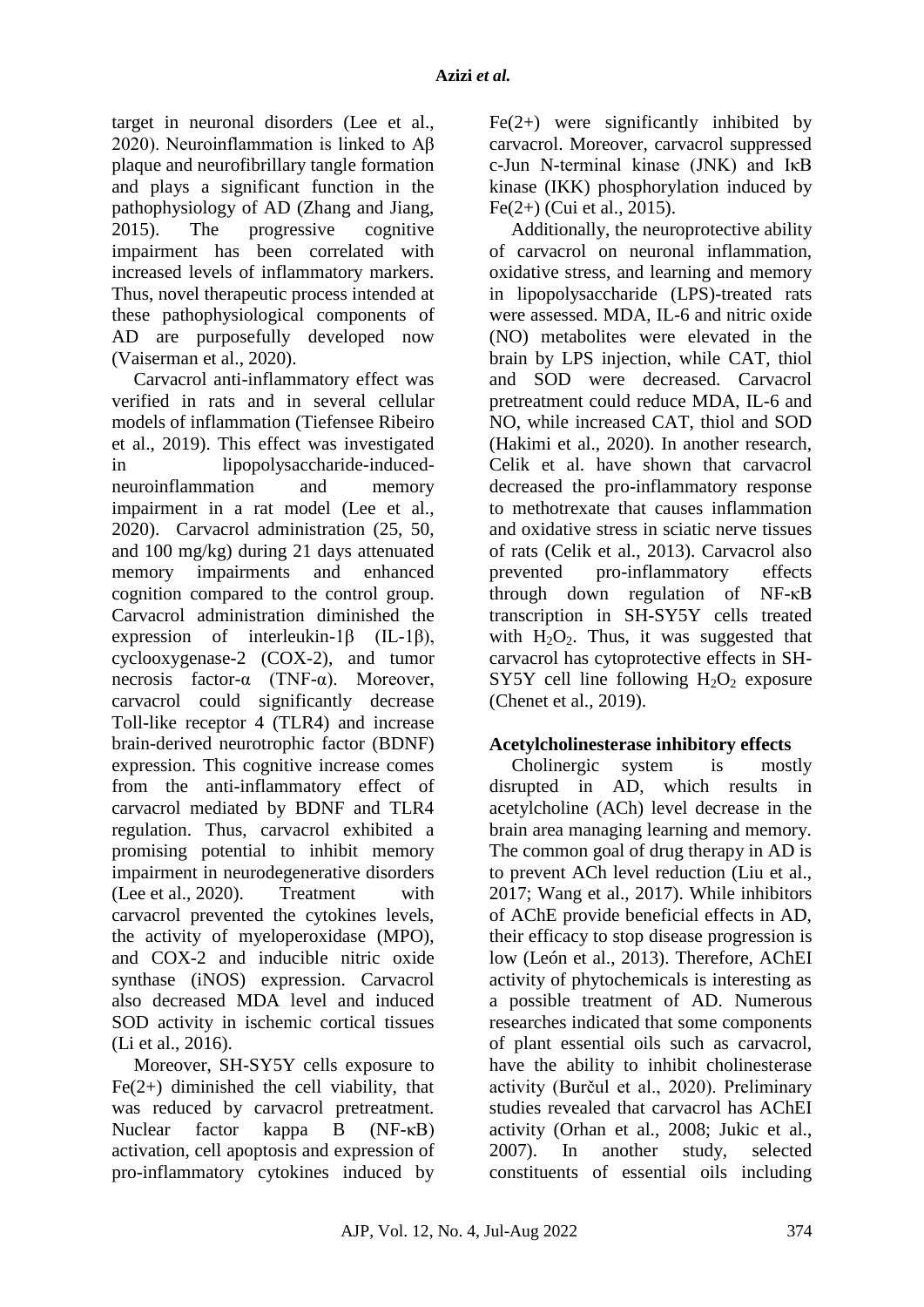carvacrol were examined for their *in-vitro* AChEI activity and the results showed that carvacrol apparently inhibited AChE (Kaufmann et al., 2011). As the present therapeutic strategy in AD patients is to restore function of cholinergic system via inhibiting AChE and consequently enhancing cholinergic neurotransmission, the activity of carvacrol in AChE inhibition appears to play a valuable role in cognitive function improvement (Azizi et al., 2012).

### **Neuroprotective effect of carvacrol in neurodegenerative diseases**

Neurodegenerative diseases are characterized by progressive structural abnormalities and dysfunction of the central nervous system (CNS), typically occurring in elderly people. Unfortunately, there is no treatment for preventing or slowing the progression and development of such diseases. Thus, investigation for novel strategy and therapeutic agents has become an important topic for research (Wang et al., 2020).

Antioxidative properties of carvacrol are related to the phenolic OH group, and the hydrophobic properties are associated to the benzene ring and the isopropyl and methyl substituents. These properties appear to contribute to the modulation of several neurodegenerative diseases (Friedman, 2014).

# **Anti-Alzheimer's disease activity**

Alzheimer's disease is one of the main causes of dementia that affects cognitive function (Duyckaerts et al., 2009). Several plants and phytochemical compounds exhibit antioxidant, anti-inflammatory and AChE inhibitory capacities and therefore, can be valuable in the management of neurodegenerative diseases especially cognitive disturbances related to these diseases. In our previous finding, we indicated that carvacrol has therapeutic ability in modulating or preventing AD (Azizi et al., 2020).

First, the effect of *Zataria multiflora*  Boiss. (ZM) essential oil was evaluated in an AD rat model.  $\text{AB}_{25-35}$  was infused in the rat hippocampus CA1 region and the effect essential oil of ZM on cognition was assessed in the Morris water maze. The results showed that injection of  $\text{AB}_{25-35}$ induced spatial memory impairment in the rat hippocampus; however, ZM essential oil reversed this impairment. Hence, ZM or its main constituent carvacrol could be a potential valuable natural therapeutic agent for AD treatment (Majlessi et al., 2012). Later, our study demonstrated that thymol and carvacrol could be able to protect against the toxicity of  $\mathbf{A}\beta_{25-35}$  injection or scopolamine on escape latency and traveled distance in two AD rat models and suggested the effectiveness of carvacrol and thymol in alleviating cognitive impairment (Azizi et al., 2012). An *in vitro* study in our lab showed that carvacrol and thymol could protect against  $AB_{25-35}$ -induced PC12 cell death through protein kinase C (PKC) and ROS pathways. This study suggested that carvacrol neuroprotective effect against Aβ might be attributed to oxidative damage attenuation and activation of PKC as a protein related to memory function. Therefore, carvacrol presented therapeutic potential to prevent or modulate AD (Azizi et al., 2020).

It has been indicated that PKCα activity could increase α-secretase activation that suppresses the production of Aβ (Murakami et. al., 2020). Furthermore, PKC activity and PKCα protein expression levels were examined in hippocampal cells from an AD rat model. We noticed that carvacrol and thymol significantly elevated  $P<sub>K</sub>C<sub>α</sub>$  expression level in comparison with Aβ group in AD rat model. The results explained that carvacrol and thymol might have protective ability on cognitive function in AD by activation of PKC pathway (Azizi et al., 2021).

In another research, carvacrol was determined as the main constituent of essential oils of *Origanum vulgare* and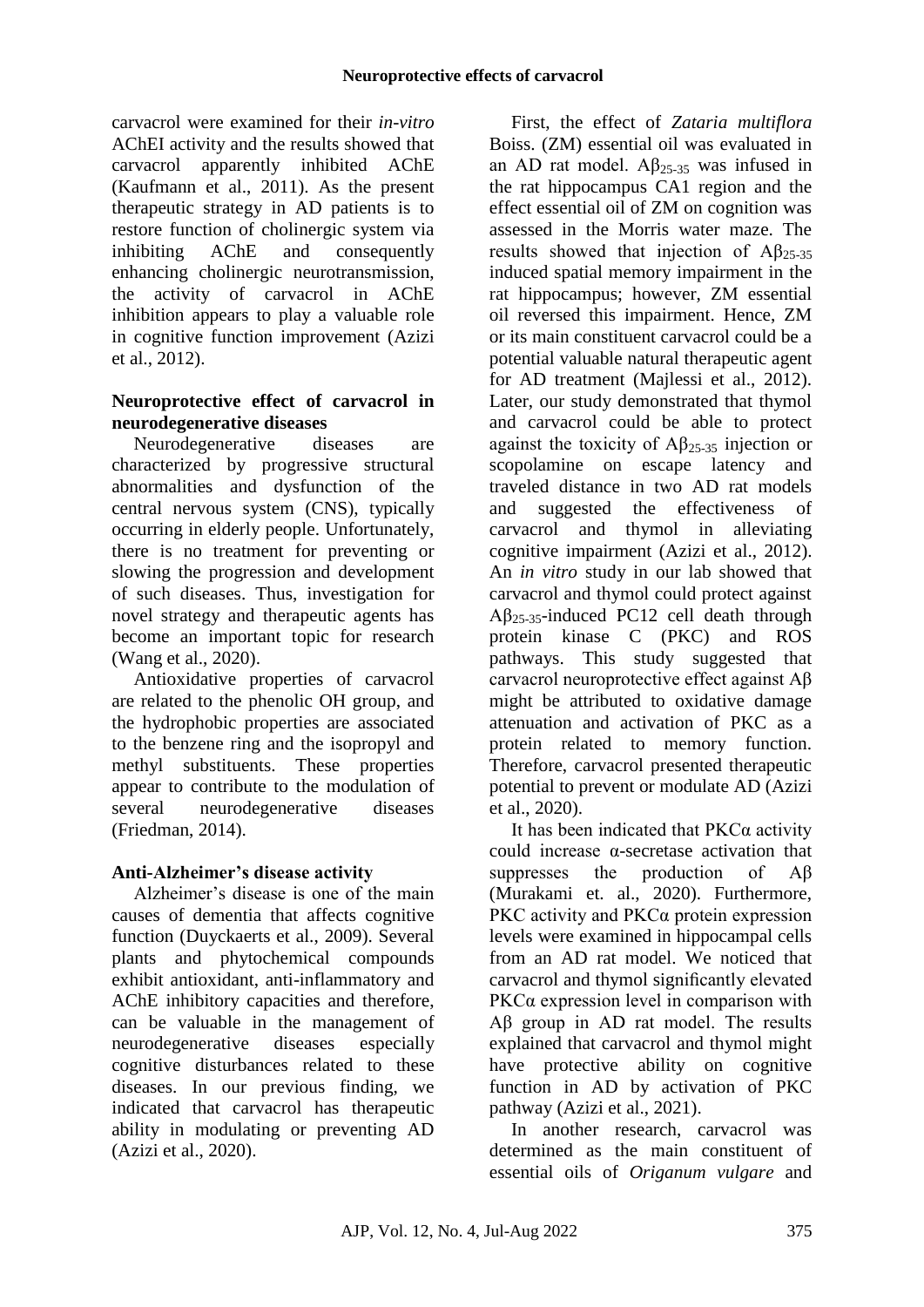*Thymbra capitata* by GC/MS. Carvacrol inhibited AChE and lipoxygenase activity that supports its anti-inflammation and anti-Alzheimer effects (Carrasco et al., 2016). Chemical analysis of *Lavandula pubescens* Decne essential oil (LP EO) constituents uncovered 25 components, among which, carvacrol was identified as the main molecule (65.27%). EO showed significant antioxidant, AChEI, and antibutyrylcholinesterase effects. The strong antioxidative effect and enzyme inhibition of EO could be associated to its high levels of monoterpenes including carvacrol, as indicated by its considerable bioactivity results. This research demonstrates that LP EO and carvacrol could be suitable for the management of AD (Ali-Shtayeh et al., 2020). In another study, carvacrol was found to prevent molecular, biochemical, and behavioral changes related to diabetes in rats, showing its ability to treat diabetesinduced cognitive deficit. This cognitive deficit was related to oxidative, inflammatory, and apoptotic process (Deng et al, 2013). Carvacrol was also reported to ameliorate lipid peroxidation and neurodegeneration and attenuate neurotoxicity in the hippocampus of rats following exposure to lead (Mehrjerdi et al., 2020).

The effect of essential oil and nanoemulsion of carvacrol was also evaluated in an AD model induced by AlCl3. It was found that both forms were able to overcome oxidative stress through antioxidant and anti-inflammatory activities. However, the efficiency of nanoemulsion was noticeably higher in passing the blood brain barrier and modulating neuronal changes (Medhat et al., 2019).

Another research investigated the protective effect of carvacrol on cognitive deficit in streptozotocin-induced rat model of diabetes. Streptozotocin administration significantly increased rats escape latency in Morris water maze and increased neuroinflammation, oxidative stress and apoptotic cells in the brain of diabetic rats.

Injection of carvacrol remarkably attenuated diabetes-associated cognitive deficit (Deng et al., 2013). Behavioral experiments showed that exposure to propiconazole (PCZ), an ergosterol biosynthesis inhibiting fungicide, affected motor, psychological, and cognitive function. Moreover, following PCZ exposure, glutathione peroxidase (GPx) and SOD activities in brain tissues decreased. Administration of carvacrol modulated PCZ-induced damaging effects via protective mechanisms related to neural function improvement and inhibition of oxidative stress and DNA injury (Elhady et al., 2019) (Table 1).

## **Anti-Parkinson's disease**

Three major movement disorders are among PD symptoms. They are bradykinesia (slow movements), hypokinesia (reduced amplitude of movements), and akinesia (absent normal unconscious movements) and also tremor at rest and muscle rigidity. Loss of dopaminergic neurons is considered the main cause of motor associated symptoms (Manoochehrabadi et al., 2020; Le Heron et al. 2018). It has been demonstrated that oxidative stress plays an important role in the PD pathophysiology, and antioxidant and anti-inflammatory drugs might be able to attenuate dopaminergic neurodegeneration (Aryal et al., 2020; Mazo, 2017). Lins et al. suggested that carvacrol has a protective role in a PD rat model, and prevented reserpine-induced neurochemical and motor deficits. Therefore, carvacrol may be considered a promising novel therapy for the preventing or treating PD (Lins et al., 2018). Dati et al. examined carvacrol neuroprotective effects on neurodegeneration induced by 6 hydroxydopamin (6-OHDA) intrastriatal administration in mice. They also assessed carvacrol behavioral effects in that PD model using cylinder test, and evaluated caspase-3 levels by immunoblots and transient receptor potential melastatin (TRPM7), as major carvacrol targets.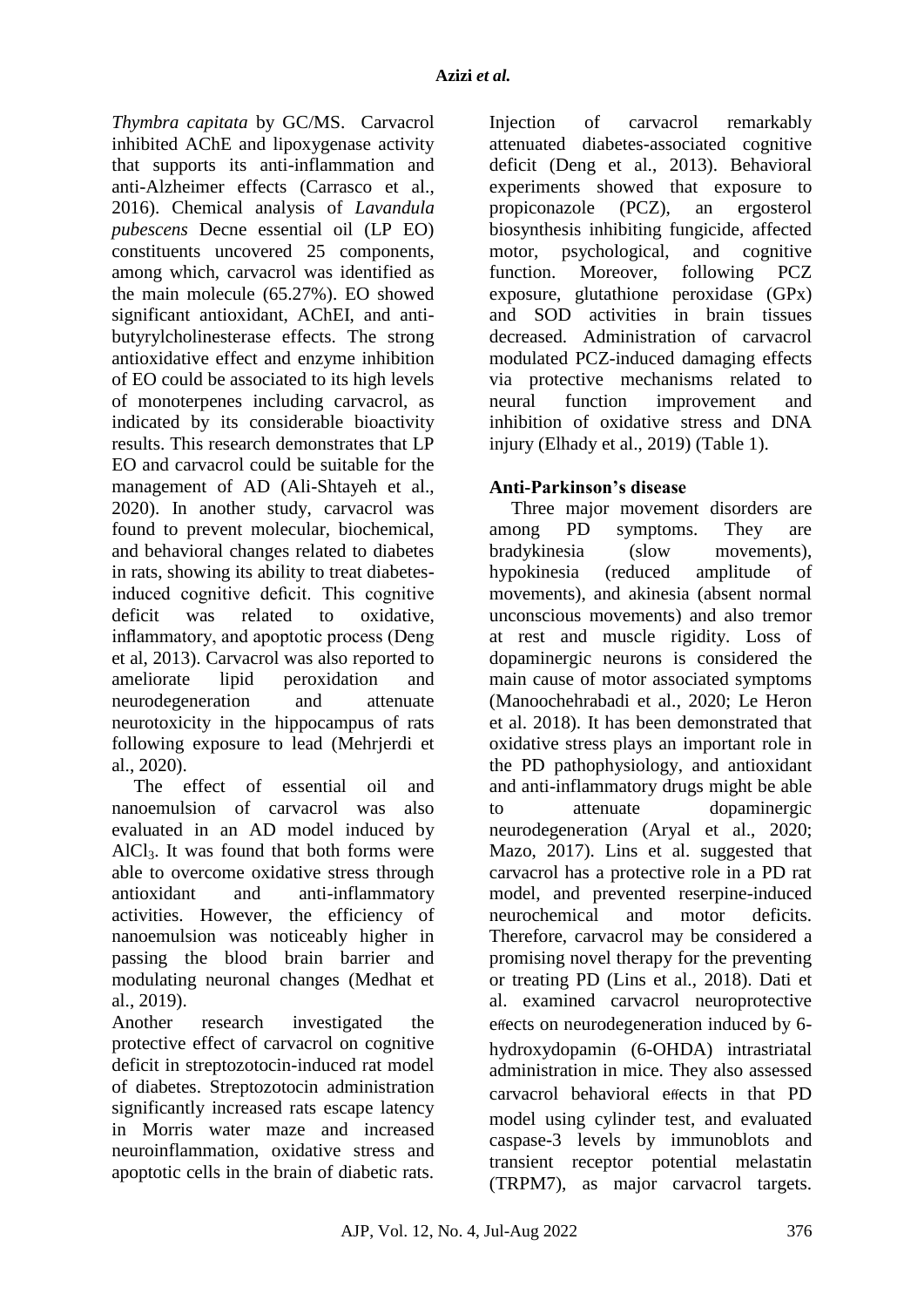| <b>Biological activity</b>                                                                                                                                          | Type of<br><b>Study</b> | Model                                                              | Rate of<br>administration              | Concentration                                   | <b>Outcomes</b>                                                                  | Reference                   |
|---------------------------------------------------------------------------------------------------------------------------------------------------------------------|-------------------------|--------------------------------------------------------------------|----------------------------------------|-------------------------------------------------|----------------------------------------------------------------------------------|-----------------------------|
| Antioxidant<br>AChEI                                                                                                                                                | In vitro                | $\overline{a}$                                                     |                                        | $0.16 - 0.18$ $\mu$ l/ml)<br>$0.9$ $\mu$ l/ml   | Signify a basis for<br>developing a novel<br>therapeutic strategy for<br>AD      | Ali-shtayeh<br>et al., 2020 |
| Antioxidant,<br>AChEI,<br>Anti-inflammatory                                                                                                                         | In vivo                 | Rat $(A\beta_{25-35})$<br>(Scopolamine<br>⟩                        | i.p.                                   | $2 \text{ mg/kg}$                               | Reversed the learning<br>deficits caused by $A\beta$ or<br>scopolamine           | Azizi, 2012                 |
| Antioxidant<br>PKC activator                                                                                                                                        | In vitro                | PC12<br>$(A\beta_{25-35})$                                         |                                        | 10, 20, and 50<br>$\mu$ M                       | Protected PC12 cells<br>against cytotoxicity<br>Induced by $A\beta$<br>$25 - 35$ | Azizi, 2020                 |
| Antioxidant<br>PKC activator                                                                                                                                        | In vivo                 | Rat $(A\beta_{25-35})$                                             | i.p.                                   | $2 \text{ mg/kg}$                               | Protected cognitive<br>function in AD models<br>through PKC activity             | Azizi, 2021                 |
| Oxidative stress<br>Anti-apoptosis                                                                                                                                  | In vitro                | PC12<br>(cadmium)                                                  |                                        | $100 \mu M$                                     | Reduced cadmium-<br>triggered oxidative<br>damage and apoptosis in<br>PC12 cells | Banik et<br>al., 2019       |
| Antioxidant,<br>PKC activator                                                                                                                                       | In vitro                | $PC12(A\beta_{25-35})$                                             |                                        | 10, 20, 50 μΜ                                   | Attenuated oxidative<br>damage and increased the<br>PKC activity                 | Azizi, 2020                 |
| Anti-inflammatory;<br>attenuated IL-1 $\beta$ ,<br>TNF- $\alpha$ , and COX-2;<br>increased expression<br>of BDNF mRNA, and<br>decreased expression<br>of TLR4 mRNA. | In vivo                 | Rat (LPS)                                                          | Oral gavage (21<br>day)                | 25, 50, 100<br>mg/kg                            | Improving LPS induced<br>memory deficit                                          | Lee et al.,<br>2020         |
| Antioxidant activity                                                                                                                                                | In vivo                 | Rat (Lead)                                                         | Oral gavage<br>$(40 \text{ day})$      | 25, 50, and 100<br>mg/kg                        | ameliorated lead induced<br>learning and memory<br>deficit                       | Mehrjerdi<br>et al., 2020   |
| Antioxidant,<br>Anti-inflammatory                                                                                                                                   | In vivo                 | Rat (LPS)                                                          | i.p.                                   | 25, 50, and 100<br>mg/kg                        | Protected from learning<br>and memory impairment<br>in LPS-treated rats          | Hakimi et<br>al., 2020      |
| Antioxidant,<br>Anti-inflammatory                                                                                                                                   | In vivo                 | Rat (AlCl3)                                                        | Orally                                 | $20 \mu$ I/Kg (twice a<br>week for 30<br>days). | Carvacrol nanoemulsion<br>and essential oil<br>overturned AlCl3<br>induced AD.   | Medhat et<br>al., 2019      |
| Antioxidant,<br>Anti-inflammatory,<br>Anti-apoptotic                                                                                                                | In vivo                 | Rat<br>(Streptozotoci<br>n)<br>the model of<br>diabetes            | i.p.                                   | 25, 50, and 100<br>mg/kg (7 weeks)              | Diabetes related<br>molecular, biochemical<br>and behavioral changes             | Deng et al.,<br>2013        |
| Antioxidative stress,<br>Antiapoptotic activity,<br>modulates Bcl-2, Bax,<br>caspase-3, and p-ERK<br>protein expression                                             | In vivo,<br>In vitro    | Rat (ethanol)<br>-Hippocampal<br>neuron<br>simulated by<br>ethanol | liquid diets<br>treatment (4<br>weeks) | 25, 50, and 100<br>$mg/kg - 0.6, 0.8$<br>mM     | Attenuated the cognitive<br>dysfunction                                          | Wang et<br>al., 2017        |

Table 1. Anti-Alzheimer's disease activities of carvacrol

AD, Alzheimer's disease; Aβ, Amyloid β; AChE protein kinase C; AlCl3, Aluminium chloride; Bax, Bcl2 associated X protein; Bcl-2, B-cell lymphoma 2; BDNF, Brain-derived neurotrophic factor; COX-2, Cyclooxygenase-2; IL-1 β, interleukin-1β; i.p., Intraperitoneal injection; LPS, lipopolysaccharide; mg/kg, milligrams per kilogram; mM, millimolar; μl/Kg, microliter per kilograms; p-ERK, Phosphorylated Extracellular Signal-Regulated Kinase; PKC, protein kinase C; TNF-α, Tumor necrosis factor α.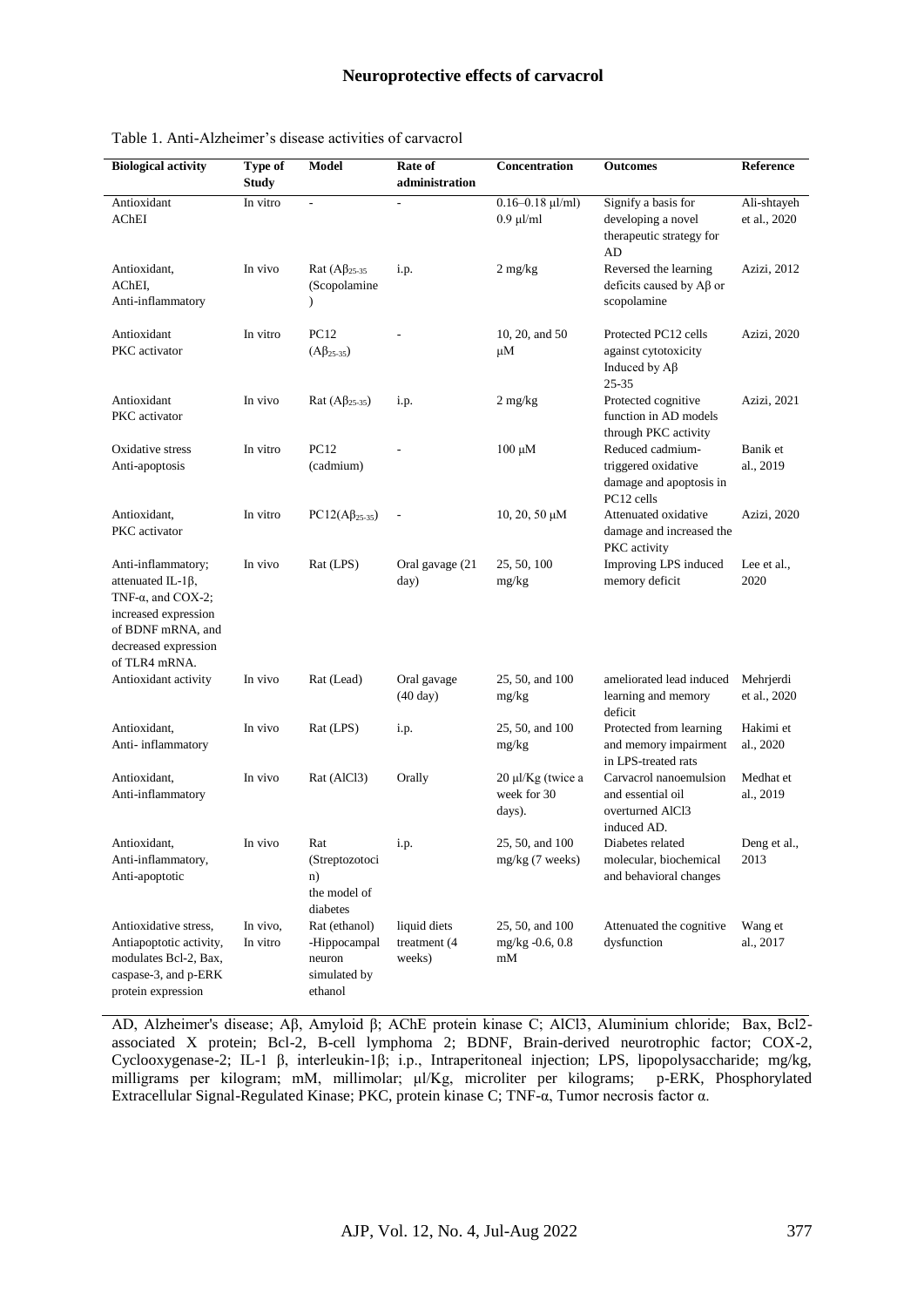It was explained that 6-OHDA-induced asymmetrical use of the forelimbs significantly decreased by carvacrol. The level of caspase-3 increased after injection of 6-OHDA, while carvacrol seemed to inverse this effect. So, carvacrol was suggested to promote remarkable neuroprotection in this PD model (Dati et al., 2017). Haddadi et al. investigated carvacrol neuroprotective properties on memory and motor impairments and also hyperalgesia in a rat model of PD induced by 6-OHDA. The 6-OHDA was injected into the animals medial forebrain bundle and treatment with carvacrol was done for six weeks after surgery. The results indicated that carvacrol could significantly ameliorate memory impairments, and had no effect on rotation and hyperalgesia in lesioned rats. Carvacrol attenuated memory deficits in a PD rat model and may serve for alleviating memory impairments in PD (Haddadi et al., 2017). Another study showed that carvacrol could improve catalepsy, locomotor activity, motor coordination and bradykinesia, and reduced rotation caused by apomorphine in 6-OHDA-treated rats. Moreover, treatment

| carvación inversed reduced                                 |
|------------------------------------------------------------|
| glutathione level and caused a decrease in                 |
| malondialdehyde (MDA) level in the 6-                      |
| OHDA-treated rats (Manoochehrabadi et                      |
| al., 2020). Another study of the                           |
| neuroprotective properties of carvacrol and                |
| exercise on cognitive deficit in the 6-                    |
| OHDA-lesioned PD rat model. Both                           |
| carvacrol treatment and exercise improved                  |
| memory deficit and reduced rotational                      |
| behavior, which was accompanied by                         |
| increased total thiol concentration and                    |
| decreased lipid peroxidation in the                        |
| hippocampus and striatum (Hamzehloei et                    |
| al., 2019). Tiefensee Ribeiro et al.                       |
| analyzed the neuroprotective effect of oral                |
| treatment with carvacrol/ $\beta$ -cyclodextrin            |
| complex against 6-OHDA-induced                             |
| dopamine denervation. Carvacrol and $\beta$ -              |
| cyclodextrin prevented 6-OHDA-induced                      |
| dopamine neuronal loss in rats. This                       |
| neuroprotective activity may result from                   |
| antioxidant and anti-inflammatory effects                  |
| of carvacrol, as interleukin-1 $\beta$ (IL-1 $\beta$ ) and |
| Tumor necrosis factor $\alpha$ (TNF- $\alpha$ ) release    |
| was inhibited by carvacrol/ $\beta$ -cyclodextrin          |
| pretreatment (Tiefensee Ribeiro et al.,                    |
| 2019) (Table 2).                                           |
|                                                            |

with corveoral inversed reduced

Table 2. Anti-Parkinson's disease properties of carvacrol

| <b>Biological activity</b>                                                              | Type of model<br><b>Study</b> |                                | Rate<br>administration | of | Concentratio<br>n                                                                                              | <b>Outcomes</b>                                                                                                                                                       | <b>Reference</b>                      |
|-----------------------------------------------------------------------------------------|-------------------------------|--------------------------------|------------------------|----|----------------------------------------------------------------------------------------------------------------|-----------------------------------------------------------------------------------------------------------------------------------------------------------------------|---------------------------------------|
| Reduced caspase-3<br>levels, and<br>TRPM7 channels<br>inhibitor                         | In vivo                       | Mice $(6)$<br>OHDA)            | i.p.                   |    | $40 \frac{\text{mg}}{\text{kg}}$                                                                               | Reduced the asymmetrical<br>use of the forelimbs induced<br>by 6-OHDA                                                                                                 | Dati et al.,<br>2017                  |
| Improved memory<br>impairments                                                          | In vivo                       | Rat (6-<br>OHDA)               | i.p.                   |    | $25 \text{ mg/kg}$<br>For 6 weeks<br>after surgery                                                             | Improved memory<br>impairments in rats with PD                                                                                                                        | Haddadi et<br>al.,2017                |
| Antioxidant activity                                                                    | In vivo                       | Rat (6-<br>OHDAl)              | i.p. (7 weeks)         |    | $25 \text{ mg/kg/day}$                                                                                         | Ameliorated motor and<br>memory deficits.                                                                                                                             | Hamzehloe<br><i>i</i> et al.,<br>2019 |
| Antioxidant activity,<br>Increased glutathione<br>level and decreased<br>content of MDA | In<br>vitro;<br>In vivo       | PC12 cells;<br>Rat (6-<br>OHA) | i.p.                   |    | In vitro:<br>100, 200, and<br>$400 \mu M$<br>In vivo: $10$ ,<br>15, and 20<br>mg/kg/day<br>$(15 \text{ days})$ | Improved the locomotor<br>activity, motor coordination,<br>bradykinesia, and motor<br>coordination and reduced the<br>apomorphine-induced<br>rotation in 6-OHDA rats. | Manooche<br>hrabadi et<br>al.,2020    |
| Anti-inflammatory,<br>Antioxidant                                                       | In vivo                       | $Rat(6-$<br>OHDA)              | Oral                   |    | $25 \mu g/kg/day$<br>$(15 \text{ days})$                                                                       | Prevented the loss of DA<br>neurons                                                                                                                                   | Tiefensee<br>Ribeiro et<br>al., 2019  |
| Antioxidant                                                                             | In vivo                       | Rat<br>(reserpine)             | i.p.                   |    | 12.5, and 25<br>mg/kg                                                                                          | Preventing neurochemical<br>and motor deficits                                                                                                                        | Lins et al.,<br>2018                  |

6-OHDA, 6-Hydroxydopamin; i.p., Intraperitoneal; MDA, malondialdehyde; PD, Parkinson's disease; TRPM7, transient receptor potential melastatin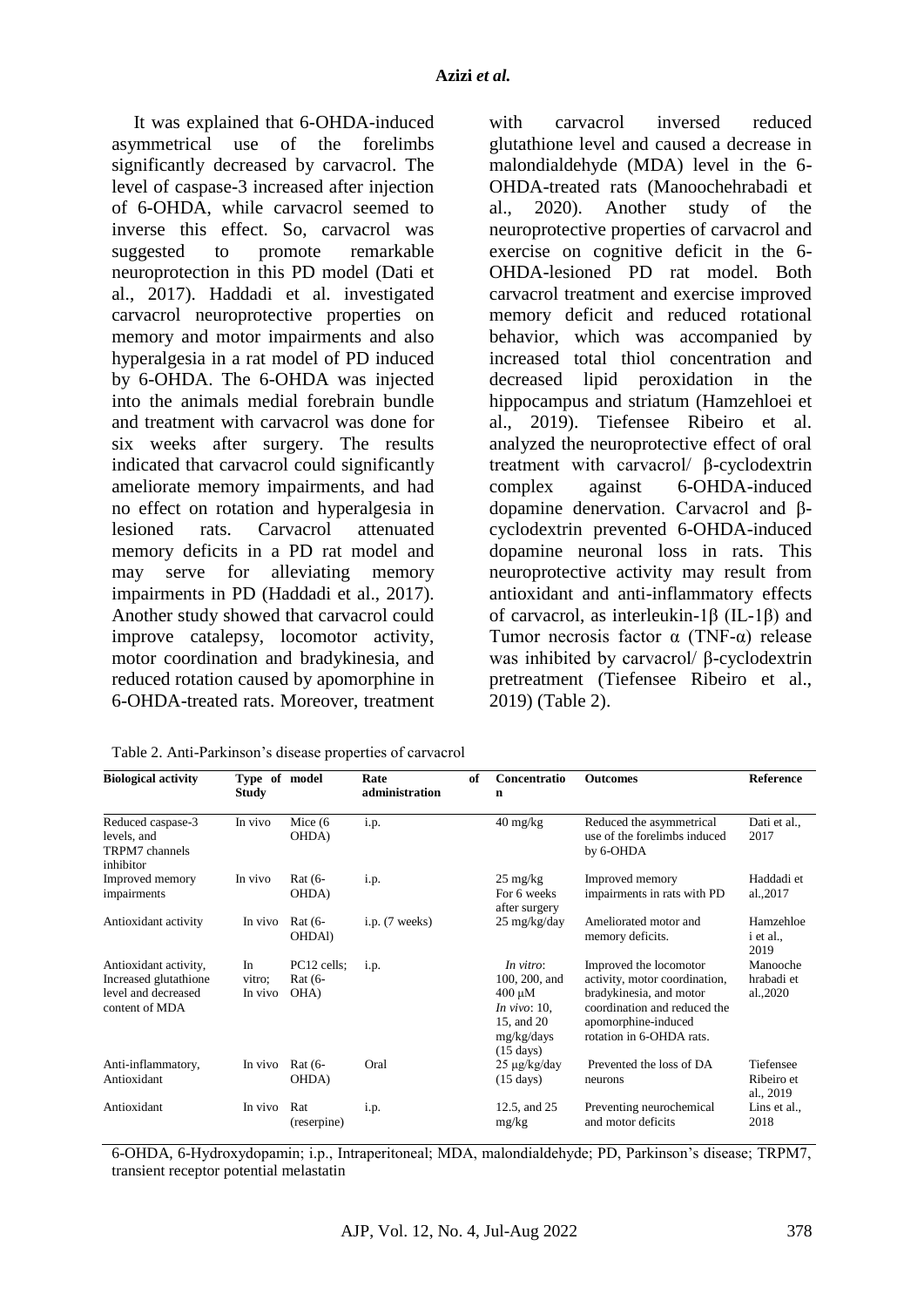### **Anti-ischemic, anti-seizure and other neurotoxicity effects**

Cerebral ischemia is one of the most common types of neuronal damage characterized by a decrease in hippocampal neurons number and their functionality. However, there is no optimal treatment for cerebral ischemia-induced neuronal injury. Review of the literature revealed a remarkable neuroprotective action of carvacrol in cerebral ischemia in animal models (Guan et al., 2019; Chen et al., 2015; Yu et al., 2012).

Carvacrol neuroprotective effect on cerebral ischemia in mice induced by occlusion of middle cerebral artery, was evaluated. The data presented that treatment with carvacrol could significantly increase the phosphorylated protein kinase B (AKt) level, and demonstrated that the phosphatidylinositol-3-kinase (PI3K)/Akt pathway is involved in the anti-apoptotic mechanisms of carvacrol (Yu et al., 2012). In another study, carvacrol was shown to reduce cell death and inhibit ferroptosis through increasing protein expression of glutathione peroxidase 4 (GPx4).

Moreover, carvacrol could significantly protect the gerbil hippocampal neurons via ferroptosis inhibition by elevating GPx4 expression (Guan et al., 2019). Carvacrol could also prevent hypoxic-ischemic brain damage in neonates as shown by behavioral outcome improvement, prosurvival signaling promotion, proapoptotic signaling inhibition and reducing brain infarct volume. Carvacrol neuroprotective effects may be mediated through inhibiting the function of TRPM7 channel (Chen et al., 2015). Hong et al. examined carvacrol neuroprotective effect on blockade of zinc influx following global cerebral ischemia (GCI). They found that the number of degenerating neurons, oxidative damage, microglial activation, and zinc translocation following GCI were significantly decreased by carvacrol administration

through TRPM7 channels down regulation (Hong et al., 2018).

Another common disorder of the CNS is epilepsy. Though current anti-epileptic drug therapy could control the seizures, some patients still suffer from epilepsy resistant to medications and they are affecting by several side effects. So, a number of researches are conducted to discover new antiepileptic constituents from herbal medicines (Aghdash, 2021; Liu et al., 2017). Carvacrol could effectively inhibit recurrent status epileptics (SE) and early seizures following SE in the epilepsy perforant path model, and improve severity of disease in early stages. Carvacrol was also effective in post-SE cognitive deficit prevention in a rat model (Khalil et al., 2017). Therapeutic efficiency of carvacrol and 2 aminoethoxydiphenyl borate (2-APB) against seizure induced by pilocarpine was evaluated by Jeong et al. They found that carvacrol and 2-APB reduced the overexpression of TRPM7 induced by seizure, accumulation of zinc, and production of ROS in the cells. Additionally, apoptotic neuronal death induced by seizure was significantly decreased by carvacrol and 2-APB (Jeong et al., 2020). Carvacrol neuroprotective effect on LPS-induced seizure and possible involvement of hippocampal cyclooxygenase 1 (COX-1) and 2 (COX-2) activity were examined by Sadegh et al. Carvacrol prevented the LPS proconvulsant effect possibly via COX-2 activity inhibition (Sadegh et al., 2018).

Chronic cerebral hypoperfusion (CCH) is considered a common experience in some neurological diseases including AD and vascular dementia (Zhao and Gong, 2015). Carvacrol presented remarkable neuroprotective properties against CCHinduced neuronal injury as it significantly attenuated learning and memory impairment tested by Morris water maze test [\(Shahrokhi Raeini](https://pubmed.ncbi.nlm.nih.gov/?size=50&term=Shahrokhi+Raeini+A&cauthor_id=31729545) et al., 2020)

Neuronal death caused by traumatic brain damage is a complicated process.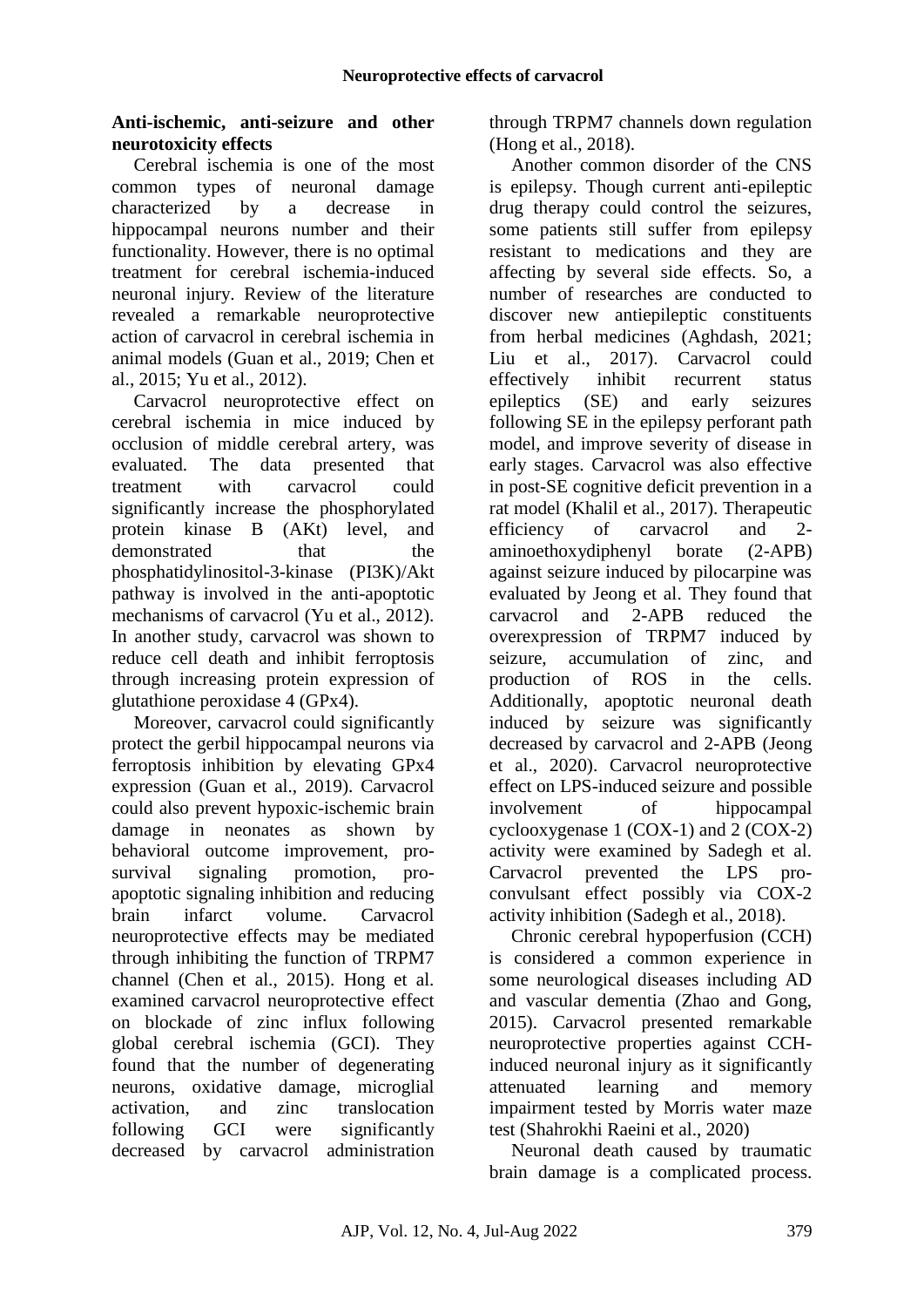Transient receptor potential channels inhibition has been suggested as a useful strategy to prevent CNS neuronal death. Carvacrol could inhibit transient receptor potential channel and cause a significant enhancement of traumatic brain damage recovery in mice (Peters et al., 2012).

This compound also reduced edema and neurological deficit on induced cerebral edema in a mice model, indicating its protective effect against intra-cerebral hemorrhage damage through attenuating aquaporin-4 (AQP4)-mediated edema (Zhong et al., 2013). Carvacrol also decreased the release of lactate dehydrogenase, caspase-3 activation and apoptosis following traumatic cortical neurons injury. Calcium imaging showed that cytoplasmic calcium alleviation accompanied theses effects. Moreover, neuronal nitric oxide synthase (nNOS) induction caused by traumatic injury was significantly inhibited by carvacrol. Therefore, inhibitory effect of carvacrol on TRPM7 activity might be protective against traumatic neuronal damage (Li et al., 2015).

Chronic alcohol consumption impairs hippocampal neurons and is correlated with apoptosis and oxidative stress. Wang et al. examined *in vitro* and *in vivo* neuroprotective properties of carvacrol. The results displayed that carvacrol decreases memory dysfunction and oxidative stress in the ethanol-received mice and ameliorates ethanol-induced hippocampal neurons apoptosis *in vitro*. Their results suggested that hippocampal neuron impairment mediated by ethanol was alleviated by carvacrol via antioxidant and antiapoptotic activities (Wang et al., 2017).

Reduced amounts of neurotrophins and bioenergetics failure and abnormalities in axonal and synaptic plasticity, have been found to relate with pathogenesis of neurodegenerative diseases, such as AD and PD. Carvacrol induces neurite outgrowth by the Nerve Growth Factor (NGF) high-affinity tropomyosin receptor kinase A (trkA) activation and downstream mitogen-activated protein kinases/extracellular signal-regulated kinases (MAPK-ERK) and PI3K-AKT pathways, without depending on NGF. This study showed neurotrophic mechanisms of carvacrol that could be valuable in neurological and neurodegenerative disorders (Sisti et al., 2021).

In another study, negative behavioral effects of PCZ were investigated in rats and neuroprotective effect of carvacrol was evaluated. Behavioral assessment showed the toxic effect of PCZ on brain cognitive and motor functions. Most of PCZ adverse effects were attenuated by carvacrol treatment (Noshy et al., 2018) (Table 3).

## **Discussion**

Taken together, available literature suggests that carvacrol might be a potentially valuable therapeutic agent for neuroprotection and cognitive function improvement, which may be due to its multifunctional activities including antioxidant and anti-inflammatory, and AChEI properties. Moreover, carvacrol possesses various neurotoxic effects such as anti-Parkinson's disease, anti-ischemic, and anti-epilepsy effect.

However, despite the variety of mechanistic studies on the neuroprotective activity of carvacrol, lack of clinical trials on the therapeutic effects of carvacrol is an important limitation that can be noted. Therefore, an accurate strategy for carvacrol administration should be designed to investigate the effect of carvacrol on early stage of Alzheimer's disease and other neurodegenerative diseases. So, further studies are needed to define its clinical efficiency, before recommending its use as a therapy for any disease.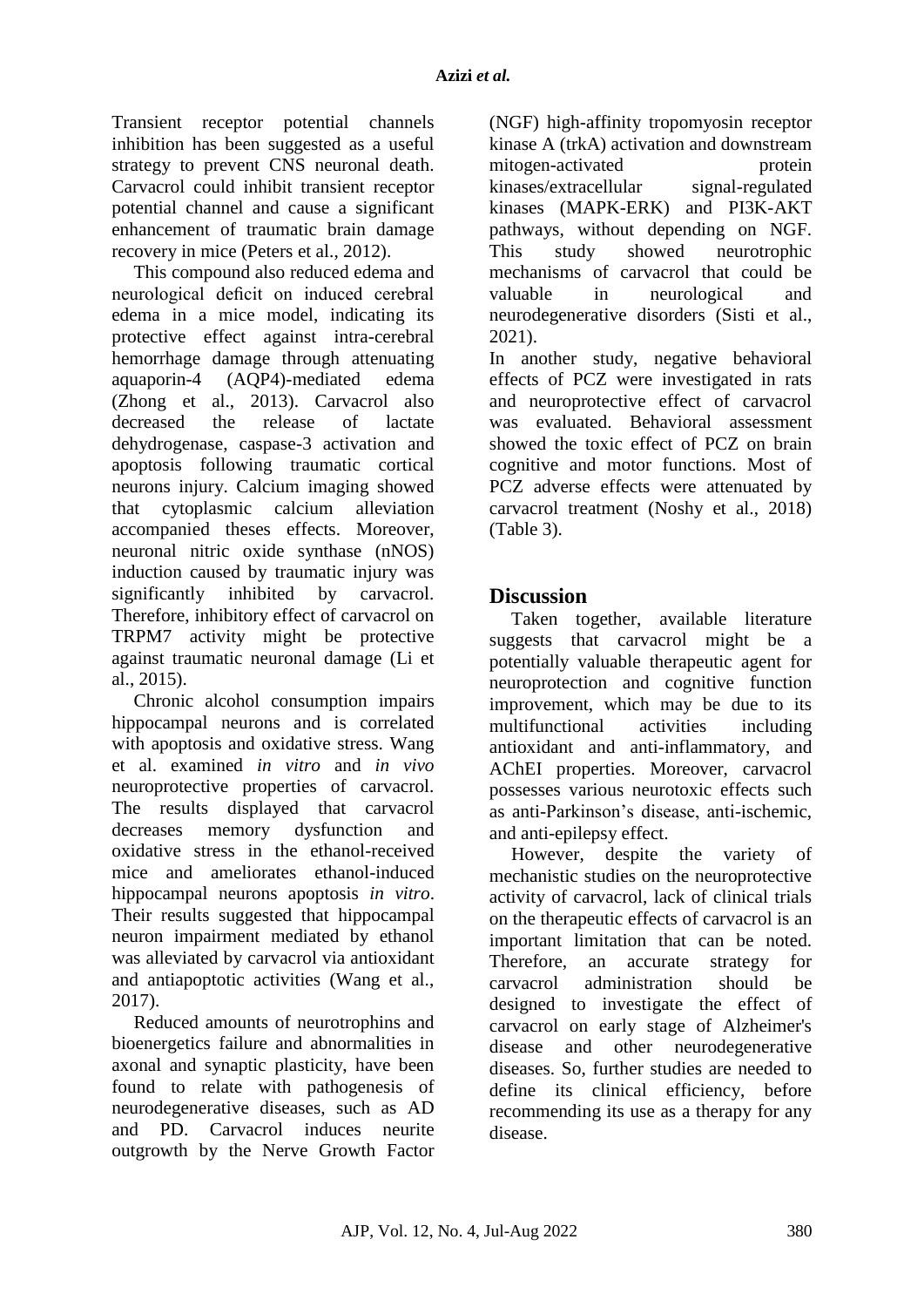| <b>Biological activity</b>                                                                        | <b>Type of</b><br><b>Study</b> | Model                                                        | <b>Disease</b>                                   | Rate of<br>administration | <b>Concentrat</b> Outcomes<br>ion               |                                                                                                                             | Reference                        |
|---------------------------------------------------------------------------------------------------|--------------------------------|--------------------------------------------------------------|--------------------------------------------------|---------------------------|-------------------------------------------------|-----------------------------------------------------------------------------------------------------------------------------|----------------------------------|
| TRPM7 channels inhibitor                                                                          | In vivo                        | Rat                                                          | status epilepticus                               | i.p.                      | $75 \text{ mg/kg}$                              | Protective effects against status epilepticus -<br>induced cell death                                                       | Khalil et al., 2017              |
| Decreased the lipid peroxide;<br>increased the GPx4 expression                                    | In vivo                        | Gerbils(bilateral<br>carotid artery<br>ligation)             | ischemia/<br>reperfusion                         | i.p.                      | 25, 50 and<br>100<br>mg/kg/day<br>(2 weeks)     | Cell death reduction and ferroptosis<br>inhibition                                                                          | Guan et al., 2019                |
| Antioxidant activity, , Attenuated<br>neuronal necrosis and MDA                                   | In vivo                        | Rat)(CCH model)                                              | Chronic cerebral<br>hypoperfusion                | oral gavage               | 25, and 50<br>mg/kg                             | Spatial learning and memory deficits<br>improvement using MWM and<br>producedneuroprotective effects on neuronal<br>damages | Shahrokhi Raeini<br>et al., 2020 |
| Inhibition of COX-2 activity                                                                      | In vivo                        | Rat (LPS)                                                    | Epilepsy                                         | i.p.                      | $100 \frac{\text{mg}}{\text{kg}}$               | Prevented the proconvulsant effect of<br>lipopolysaccharide                                                                 | Sadegh et al., 2018              |
| Anti-apoptotic activity:<br>-Decreased the level of caspase-3<br>-Involvement of PI3K/Akt pathway | In vivo                        | Mice                                                         | focal cerebral<br>ischemia/reperfusion<br>injury | i.p.                      | 50 mg/kg                                        | protective effects in a middle cerebral artery<br>occlusion in mice                                                         | Yu et al., 2012                  |
| Anti-inflammatory                                                                                 | In vivo                        | Rat<br>(Focal Cerebral<br>Ischemia-<br>Reperfusion<br>Model) | ischemic stroke                                  | i.p.                      | 10, 20, and<br>$40 \frac{\text{mg}}{\text{kg}}$ | A potential therapy for cerebral ischemia<br>injury                                                                         | Li et al., 2016                  |
| suppressing<br>MAPK/JNK-NF-KB signaling<br>pathway                                                | In vitro                       | SH-SY5Y cells<br>(Fe2+-induced<br>apoptosis)                 | Anti-apoptosis                                   |                           | 64 and 333<br>$\mu$ mol/L)                      | Protected neuroblastoma SH-SY5Y cells<br>against $Fe(2+)$ -induced apoptosis                                                | Cui et al., 2015                 |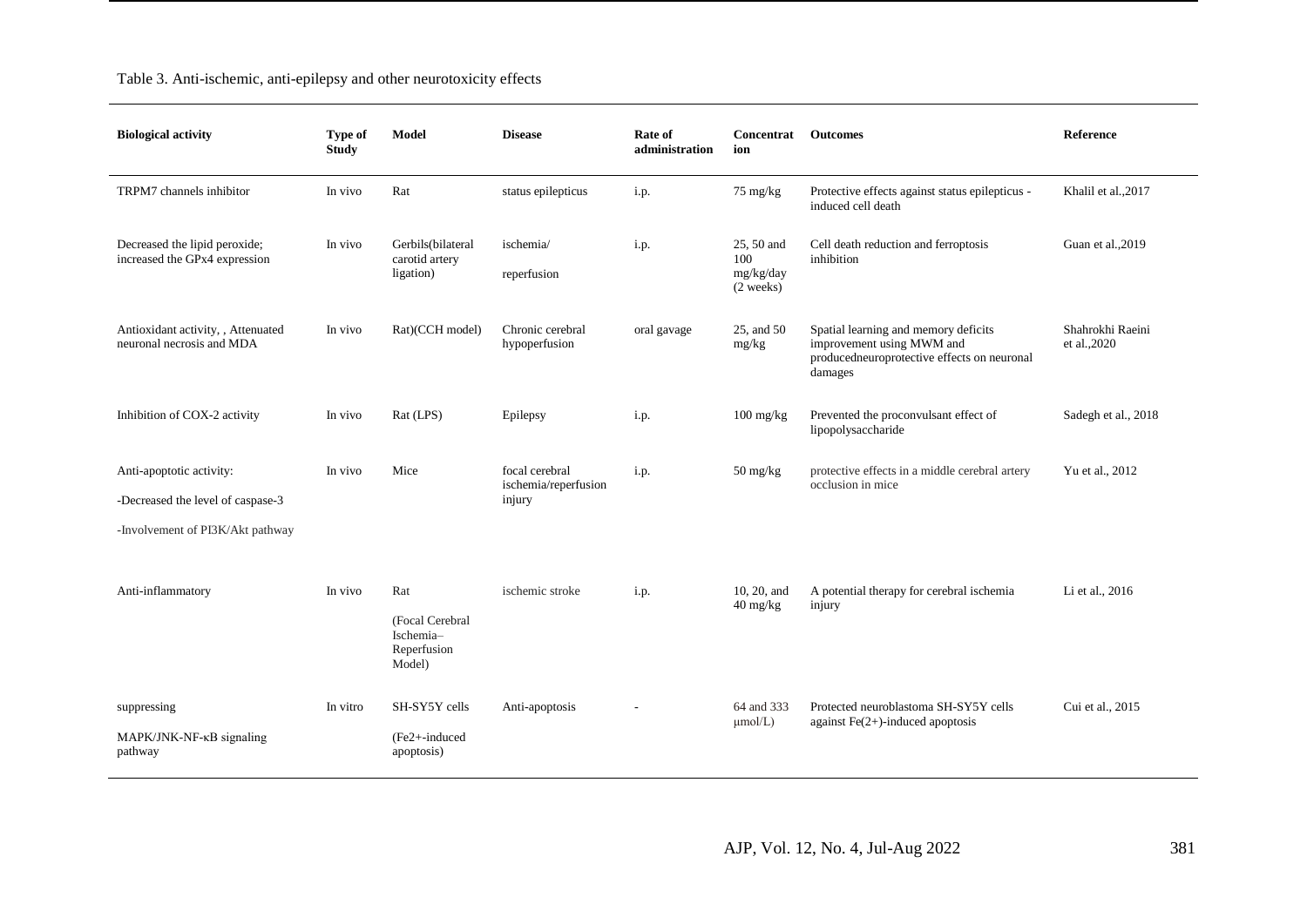#### **Azizi** *et al.*

| Anti-inflammatory Antioxidant,<br>Anti-apoptosis                                                                          | In vivo              | Rat (LPS)                                                                                             | Major depressive<br>disorder               | i.p.(5 days)             | $20 \frac{\text{mg}}{\text{kg}}$                             | Ameliorated LPS-induced<br>neurodegeneration and depressive-like<br>behaviors in rats.                        | Naeem et al., 2021 |
|---------------------------------------------------------------------------------------------------------------------------|----------------------|-------------------------------------------------------------------------------------------------------|--------------------------------------------|--------------------------|--------------------------------------------------------------|---------------------------------------------------------------------------------------------------------------|--------------------|
| TRPM7 inhibitor,<br>Reduced intracellular zinc<br>translocation                                                           | In vivo              | Rat (global<br>cerebral ischemia<br>model)                                                            | Cerebral Ischemia                          | $i.p.$ (3 days)          | $50 \frac{\text{mg}}{\text{kg}}$                             | having the rapeutic potential after global<br>cerebral ischemia                                               | Hong et al., 2018  |
| TRPM7 inhibitor,<br>Antioxidant,<br>Reduced intracellular zinc<br>accumulation                                            | In vivo              | Rat (lithium-<br>pilocarpine<br>induced seizure)                                                      | seizure                                    | i.p.(3 days)             | $50 \frac{\text{mg}}{\text{kg}}$                             | Having high therapeutic potential for<br>reducing neuronal death caused by seizure                            | Jeong et al., 2020 |
| Antioxidant<br>Attenuated DNA damage                                                                                      | In vivo              | Rat<br>(propiconazole)                                                                                | anxiety, Impairment of<br>cognitive memory | Oral gavage (60<br>days) | $50 \frac{\text{mg}}{\text{kg}}$                             | ameliorated behavioral disturbances and<br>DNA damage                                                         | Elhadi, 2019       |
| Inhibited TRPM7, Increased Bcl2/Bax<br>and p-Akt/t-Akt protein ratios,<br>reduced cleaved caspase-3 protein<br>expression | In vitro:<br>In vivo | HEK293 cells<br>over-expression of<br>TRPM7 and<br>TRPM7-like<br>current in<br>hippocampal<br>neurons | Neonatal ischemic<br>injury                | i.p.                     | In vitro:<br>$>200 \mu M$<br>In $vivo:30$<br>and 50<br>mg/kg | Enhanced behavioral function and decreased<br>brain infarct volume and inhibiting pro-<br>apoptotic signaling | Chen et al., 2015  |

Bax, Bcl2-associated X protein; Bcl2, B-cell lymphoma 2; CCH, chronic cerebral hypoperfusion; COX-2, cyclooxygenase-2; GPx4, glutathione peroxidase; i.p., Intraperitoneal; LPS, lipopolysaccharide; MAPK/JNK-NF-κB , mitogen-activated protein kinases/ c-jun N-terminal- nuclear factor-κB; MDA, malondialdehyde; p-Akt/t-Akt, phosphorylated protein kinase B/ total protein kinase B; PI3K/Akt, phosphatidylinositol-3-kinase/protein kinase B; TRPM7, transient receptor potential melastatin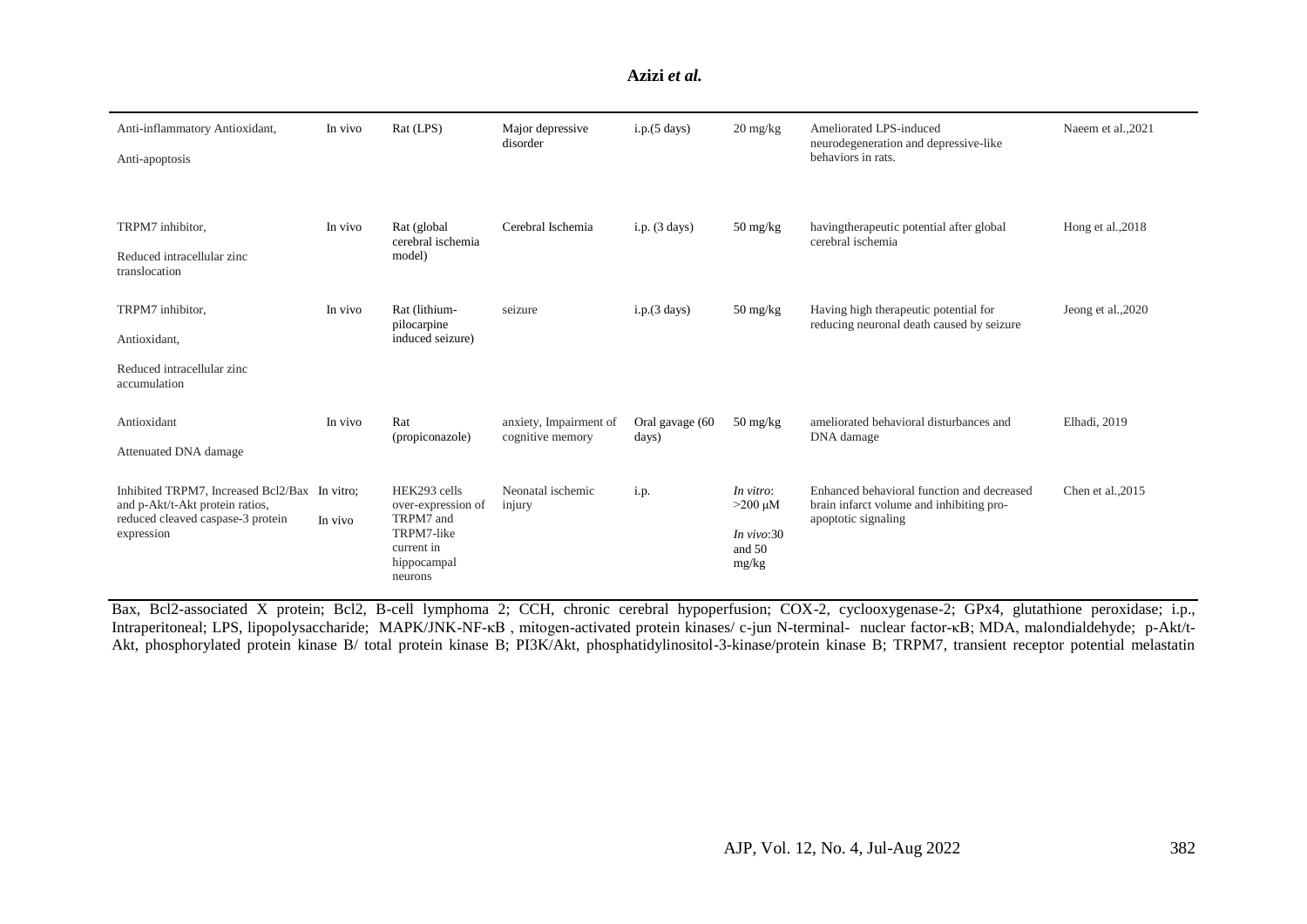#### **Acknowledgment**

The financial support of the study has been provided by the graduate Department of the Pasteur Institute of Iran for the first author's Ph.D.

#### **Conflicts of interest**

The authors have declared that there is no conflict of interest.

#### **References**

- Aghdash SN. 2021. Herbal medicine in the treatment of pilepsy. Curr Drug Targets, 22: 356-367.
- Aliev G, Obrenovich ME, Reddy VP, Shenk JC, Moreira PI, Nunomura A, Zhu X, Smith MA, Perry G. 2008. Antioxidant therapy in Alzheimer's disease: theory and practice. Mini Rev Med Chem, 8: 1395-1406.
- Ali-Shtayeh MS, Abu-Zaitoun SY, Dudai N, Jamous RM. 2020. Downy Lavender Oil: A promising source of antimicrobial, antiobesity, and anti-Alzheimer's disease agents. Evid Based Complement Alternat Med, 5679408.
- Anekonda TS, Reddy PH. 2005. Can herbs provide a new generation of drugs for treating Alzheimer's disease? 50: 361- 376.
- Ansari N, Khodagholi F. 2013. Natural products as promising drug candidates for the treatment of Alzheimer's disease: molecular mechanism aspect. Curr Neuropharmacol. 11: 414-429.
- Aryal S, Skinner T, Bridges B, Weber JT. 2020. The Pathology of Parkinson's disease and potential benefit of dietary polyphenols. Molecules, 25: 4382.
- Azizi Z, Choopani S, Salimi M, Majelssi N, Naghdi N. 2021. Protein kinase C involvement in neuroprotective effects of thymol and carvacrol against toxicity induced by Amyloid-β in rat hippocampal neurons. Basic Clin Neurosci*, In press.*
- Azizi Z, Ebrahimi S, Saadatfar E, Kamalinejad M, Majlessi N. 2012. Cognitiveenhancing activity of thymol and carvacrol in two rat models of dementia, Behav Pharmacol. 23: 241-249.
- Azizi Z, Salimi M, Amanzadeh A, Majelssi N, Naghdi N. 2020. Carvacrol and thymol

attenuate cytotoxicity induced by amyloid beta 25-35 via activating protein kinase C and inhibiting oxidative stress in PC12 cells. Iran Biomed J, 24: 243-250.

- Banik S, Akter M, Corpus Bondad SE, Saito T, Hosokawa T, Kurasaki M. 2019. Carvacrol inhibits cadmium toxicity through combating against caspase dependent/ independent apoptosis in PC12 cells. Food Chem Toxicol, 134: 110835.
- Baranauskaite J, Sadauskiene I, Liekis A, Kasauskas A, Lazauskas R, Zlabiene U, Masteikova R, Kopustinskiene DM, Bernatoniene J. 2020. Natural compounds rosmarinic acid and carvacrol counteract Aluminium-induced oxidative stress. Molecules, 25: 1807.
- Baser KH. 2008. Biological and pharmacological activities of carvacrol and carvacrol bearing essential oils. Curr Pharm Des, 14: 3106-3119.
- Bianchini AE, Garlet QI, da Cunha JA, Bandeira Junior G, Brusque ICM, Salbego J, Heinzmann BM, Baldisserotto B, Braz J. 2017. Monoterpenoids (thymol, carvacrol and S-(+)-linalool) with anesthetic activity in silver catfish (Rhamdia quelen): evaluation of acetylcholinesterase and GABAergic activity. Med Biol Res, 50: e6346.
- Boskabady MH, Tabanfar H, Gholamnezhad Z, Sadeghnia HR. 2012. Inhibitory effect of *Zataria multiflora Boiss* and carvacrol on histamine  $(H(1))$  receptors of guineapig tracheal chains. Fundam Clin Pharmacol, 26: 609-620.
- Burčul F, Blažević I, Radan M, Politeo O. 2020. Terpenes, phenylpropanoids, sulfur and other essential oil constituents as inhibitors of cholinesterases. Curr Med Chem, 27: 4297-4343.
- Carrasco A, Perez E, Cutillas AB, Martinez-Gutierrez R, Tomas V, Tudela J. 2016. Origanum vulgare and Thymbra capitata Essential Oils from Spain: determination of aromatic profile and bioactivities. Nat Prod Commun, 11: 113-120.
- Carreiras MC, Mendes E, Perry MJ, Francisco AP, Marco-Contelles J. 2013. The multifactorial nature of Alzheimer's disease for developing potential therapeutics. Curr Top Med Chem, 13: 1745-1770.
- Celik F, Gocmez C, Bozkurt M, Kaplan I,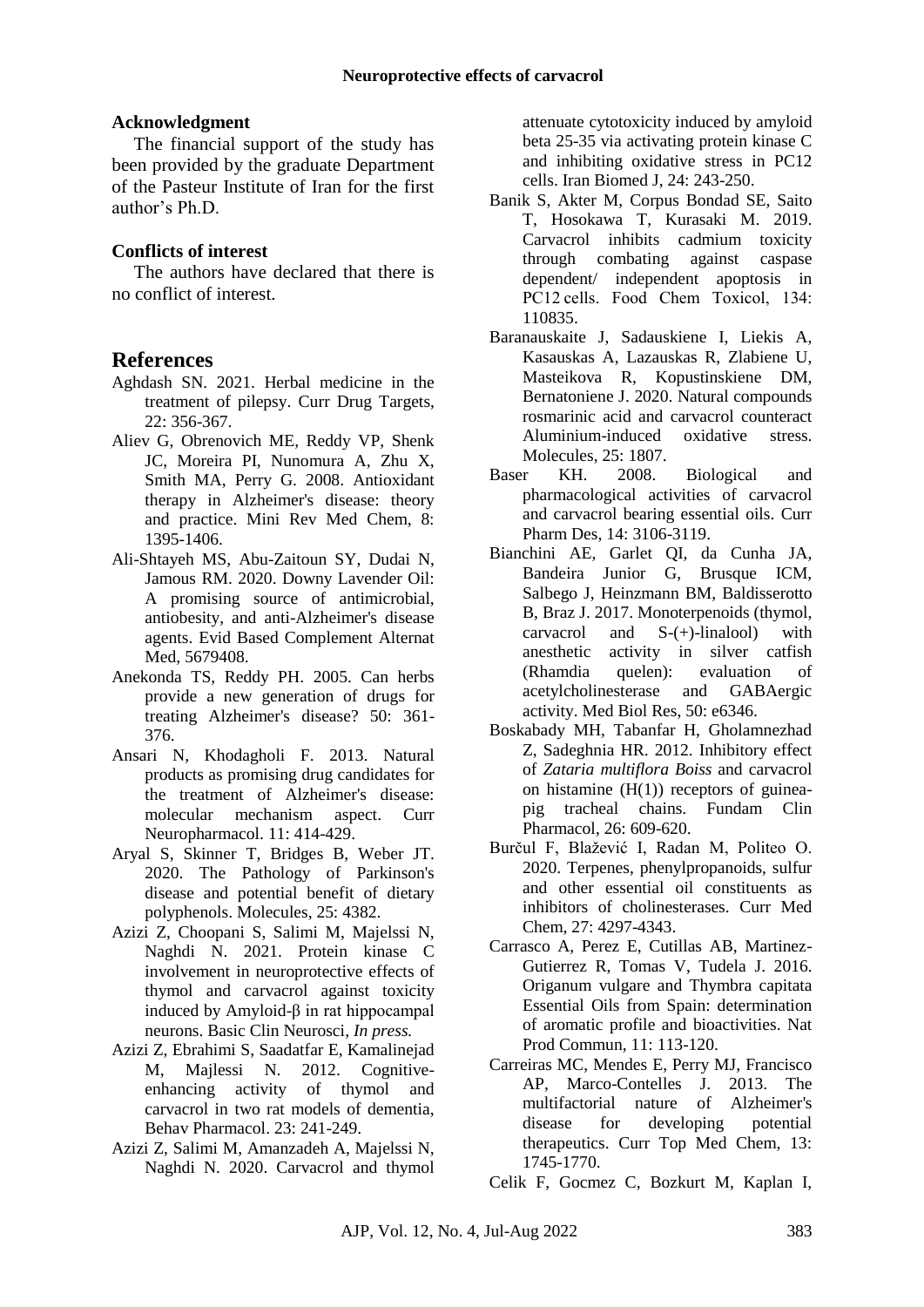Kamasak K, Akil E, Dogan E, Guzel A, Uzar E. 2013. Neuroprotective effects of carvacrol and pomegranate against methotrexate-induced toxicity in rats. Eur Rev Med Pharmacol Sci, 17: 2988-2993.

- Chen W, Xu B, Xiao A, Liu L, Fang X, Liu R, Turlova E, Barszczyk A, Zhong X, Sun CL, Britto LR, Feng ZP, Sun HS. 2015. TRPM7 inhibitor carvacrol protects brain from neonatal hypoxic-ischemic injury. Mol Brain, 8: 11.
- Chenet AL, Duarte AR, Almeida FJS, Andrade CMB, Oliveira MR. 2019. Carvacrol depends on heme oxygenase-1 (HO-1) to exert antioxidant, antiinflammatory, and mitochondria-related protection in the human neuroblastoma SH-SY5Y cells line exposed to hydrogen peroxide. Neurochem Res, 44: 884-896.
- Cui ZW, Xie ZX, Wang BF, Zhong ZH, Chen XY, Sun YH, Sun QF, Yang GY, Bian LG. 2015. Carvacrol protects neuroblastoma SH-SY5Y cells against  $Fe(2+)$ -induced apoptosis by suppressing activation of MAPK/JNK-NF-κB signaling pathway. Acta Pharmacol Sin, 36: 1426-1436.
- Dati LM, Ulrich H, Real CC, Feng ZP, Sun HS, Britto LR. 2017. Carvacrol promotes neuroprotection in the mouse hemiparkinsonian model. Neuroscience, 356: 176-181.
- Dauer W, Przedborski S. 2003. Parkinson's disease: mechanisms and models. Neuron, 39: 889-909.
- de Oliveira AS, de Souza LFS, Nunes RJ, Johann S, Palomino-Salcedo DL, Ferreira LLG, Andricopulo AD. 2020. Antioxidant and antibacterial activity of sulfonamides derived from carvacrol: A structureactivity relationship study. Curr Top Med Chem, 20: 173-181.
- de Souza MM, Andreolla MC, Ribeiro TC, Gonçalves AE, Medeiros AR, de Souza AS, Ferreira LLG, Andricopulo AD, Yunes RA, de Oliveira AS. 2020. Structure-activity relationships of sulfonamides derived from carvacrol and their potential for the treatment of Alzheimer's disease. RSC Med Chem, 11: 307-316.
- De Vincenzi M, Stammati A, De Vincenzi A, Silano M. 2004. Constituents of aromatic plants: carvacrol. Fitoterapia, 75: 801- 804.
- Delgado-Marín L, Sánchez-Borzone M, García DA. 2017. Neuroprotective effects of gabaergic phenols correlated with their pharmacological and antioxidant properties. Life Sci, 175: 11-15.
- Deng W, Lu H, Teng J. 2013. Carvacrol attenuates diabetes-associated cognitive deficits in rats. J Mol Neurosci, 51: 813- 819.
- Duyckaerts C, Delatour B, Potier MC. 2009. Classification and basic pathology of Alzheimer's disease. Acta neuropathologica, 118: 5-36.
- Elhady MA, Khalaf AAA, Kamel MM, Noshy PA. 2019. Carvacrol ameliorates behavioral disturbances and DNA damage in the brain of rats exposed to propiconazole. Neurotoxicol, 70: 19-25.
- Eratne D, Loi SM, Farrand S, Kelso W, Velakoulis D, Looi JC. 2018. Alzheimer's disease: clinical update on epidemiology, pathophysiology and diagnosis. Australas Psychiatry, 26: 347-357.
- Friedman M. 2014. Chemistry and multibeneficial bioactivities of carvacrol (4-isopropyl-2-methylphenol), a component of essential oils produced by aromatic plants and spices. J Agric Food Chem, 62: 7652-7670.
- Gilling DH, Kitajima M, Torrey JR, Bright KR. 2014. Antiviral efficacy and mechanisms of action of oregano essential oil and its primary component carvacrol against murine norovirus. J Appl Microbiol, 116: 1149-1163.
- Guan X, Li X, Yang X, Yan J, Shi P, Ba L, Cao Y, Wang P. 2019. The neuroprotective effects of carvacrol on ischemia/reperfusion-induced hippocampal neuronal impairment by ferroptosis mitigation. Life Sci, 235: 116795.
- Haddadi H, Rajaei Z, Alaei H, Shahidani S. 2018. Chronic treatment with carvacrol improves passive avoidance memory in a rat model of Parkinson's disease. Arq Neuropsiquiatr, 76: 71-77.
- Hakimi Z, Salmani H, Marefati N, Arab Z, Gholamnezhad Z, Beheshti F, Shafei MN, Hosseini M. 2020. Protective effects of carvacrol on brain tissue inflammation and oxidative stress as well as learning and memory in lipopolysaccharidechallenged rats. Neurotox Res, 37: 965- 976.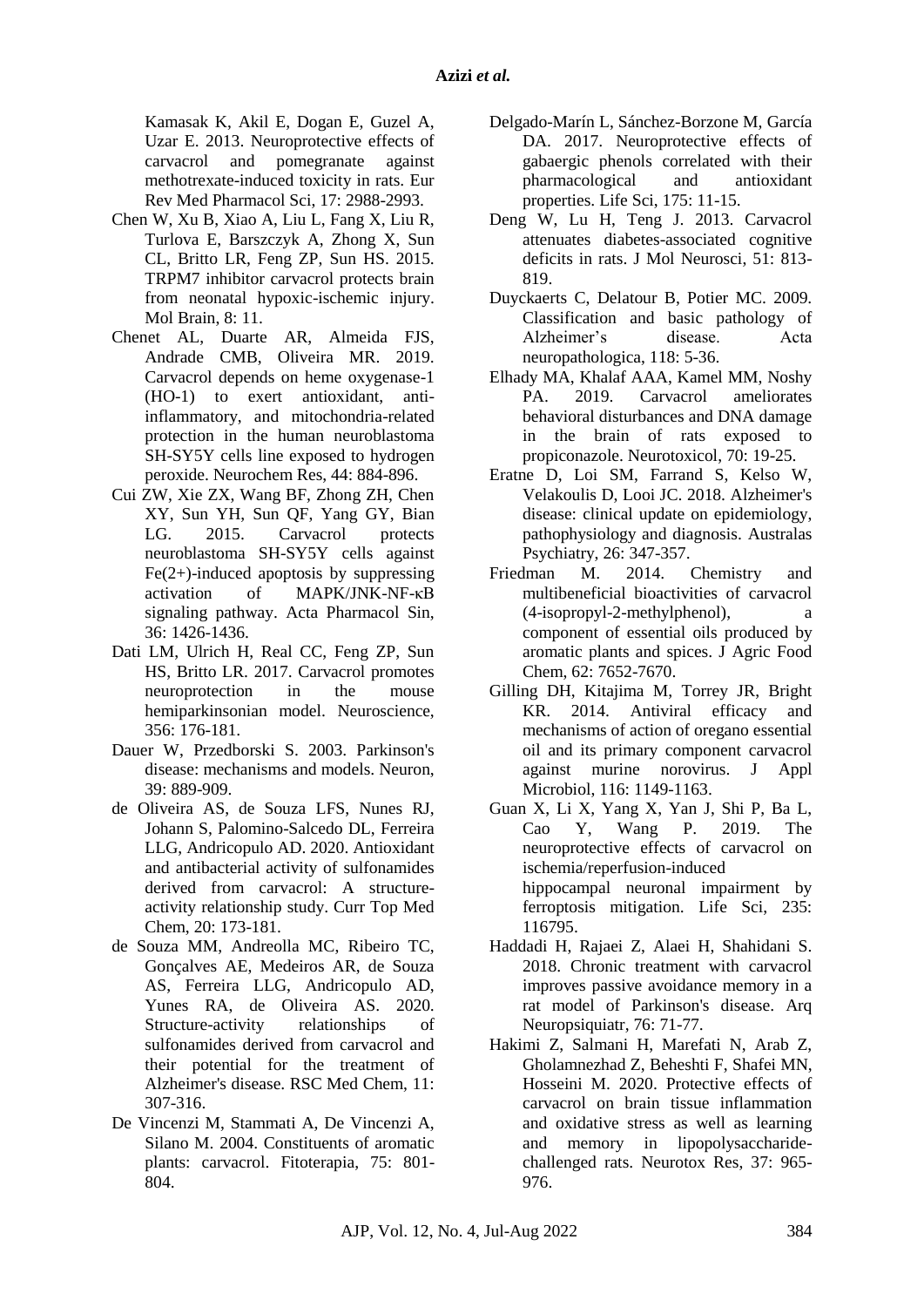- Hamzehloei L, Rezvani ME, Rajaei Z. 2019. Effects of carvacrol and physical exercise on motor and memory impairments associated with Parkinson's disease. Arq Neuropsiquiatr, 77: 493-500.
- Hong DK, Choi BY, Kho AR, Lee SH, Jeong JH, Kang BS, Kang DH, Park KH, Suh SW. 2018. Carvacrol attenuates hippocampal neuronal death after global cerebral ischemia via inhibition of transient receptor potential melastatin. Cells, 7: 231.
- Horishita T, Ogata Y, Horishita R, Fukui R, Moriwaki K, Ueno S, Yanagihara N, Uezono Y, Sudo Y, Minami K. 2020. Carvacrol inhibits the neuronal voltagegated sodium channels Na(v)1.2, Na(v)1.6, Na(v)1.3, Na(v)1.7, and Na(v)1.8 expressed in Xenopus oocytes with different potencies. J Pharmacol Sci, 142: 140-147.
- Jeong JH, Lee SH, Kho AR, Hong DK, Kang DH, Kang BS, Park MK, Choi BY, Choi HC, Lim MS, Suh SW. 2020. The transient receptor potential melastatin 7 (TRPM7) inhibitors suppress seizureinduced neuron death by inhibiting zinc neurotoxicity. Int J Mol Sci, 21: 7897.
- Jukic M, Politeo O, Maksimovic M, Milos M, Milos M. 2007. In vitro AChEI properties of thymol, carvacrol and their derivatives thymoquinone and thymohydroquinone. Phytother Res, 21: 259-261.
- Kachur K, Suntres Z. 2020. The antibacterial properties of phenolic isomers, carvacrol and thymol. Crit Rev Food Sci Nutr, 60: 3042-3053.
- Karkabounas S, Kostoula OK, Daskalou T, Veltsistas P, Karamouzis M, Zelovitis I, Metsios A, Lekkas P, Evangelou AM, Kotsis N, Skoufos I. 2006. Anticarcinogenic and antiplatelet effects of carvacrol. Exp Oncol, 28: 121-125.
- Kaufmann D, Dogra AK, Wink M. 2011. Myrtenal inhibits acetylcholinesterase, a known Alzheimer target. J Pharm Pharmacol, 63: 1368-1371.
- Khalil A, Kovac S, Morris G, Walker MC. 2017. Carvacrol after status epilepticus (SE) prevents recurrent SE, early seizures, cell death, and cognitive decline. Epilepsia, 58: 263-273.
- Khan I, Bhardwaj M, Shukla S, Min SH, Choi DK, Bajpai VK, Huh YS, Kang SC. 2019. Carvacrol inhibits cytochrome P450 and

protects against binge alcohol-induced liver toxicity. Food Chem Toxicol, 131: 110582.

- Kim JE, Lee JE, Huh MJ, Lee SC, Seo SM, Kwon JH, Park IK. 2019. Fumigant antifungal activity via reactive oxygen species of thymus vulgaris and satureja hortensis Essential Oils and constituents against Raffaelea quercus-mongolicae and Rhizoctonia solani. Biomolecules, 9: 561.
- Kurt BZ, Gazioglu I, Dag A, Salmas RE, Kayık G, Durdagi S, Sonmez F. 2017. Synthesis, anticholinesterase activity and molecular modeling study of novel carbamate-substituted thymol/carvacrol derivatives. Bioorg Med Chem, 25: 1352- 1363.
- Le Heron C, Plant O, Manohar S, Ang YS, Jackson M, Lennox G, Hu MT, Husain M. 2018. Distinct effects of apathy and dopamine on effort-based decisionmaking in Parkinson's disease. Brain, 141: 1455-1469.
- Lee B, Yeom M, Shim I, Lee H, Hahm DH. 2020. Inhibitory effect of carvacrol on lipopolysaccharide-induced memory impairment in rats. Korean J Physiol Pharmacol, 24: 27-37.
- León R, Garcia AG, Marco-Contelles J. 2013. Recent advances in the multitargetdirected ligands approach for the treatment of Alzheimer's disease. Med Res Rev, 33: 139-189.
- Li WT, Zhang SY, Zhou YF, Zhang BF, Liang ZQ, Liu YH, Wei Y, Li CK, Meng XJ, Xia M, Dan Y, Song JN. 2015. Carvacrol attenuates traumatic neuronal injury through store-operated  $Ca(2+)$  entryindependent regulation of intracellular Ca(2+) homeostasis. Neurochem Int, 90: 107-113.
- Li Z, Hua C, Pan X, Fu X, Wu W. 2016. Carvacrol exerts neuroprotective effects via suppression of the inflammatory response in middle cerebral artery occlusion rats. Inflammation, 39: 1566- 1572.
- Lins LCRF, Souza MF, Bispo JMM, Gois AM, Melo TCS, Andrade RAS, Quintans-Junior LJ, Ribeiro AM, Silva RH, Santos JR, Marchioro M. 2018. Carvacrol prevents impairments in motor and neurochemical parameters in a model of progressive parkinsonism induced by reserpine. Brain Res Bull, 139: 9-15.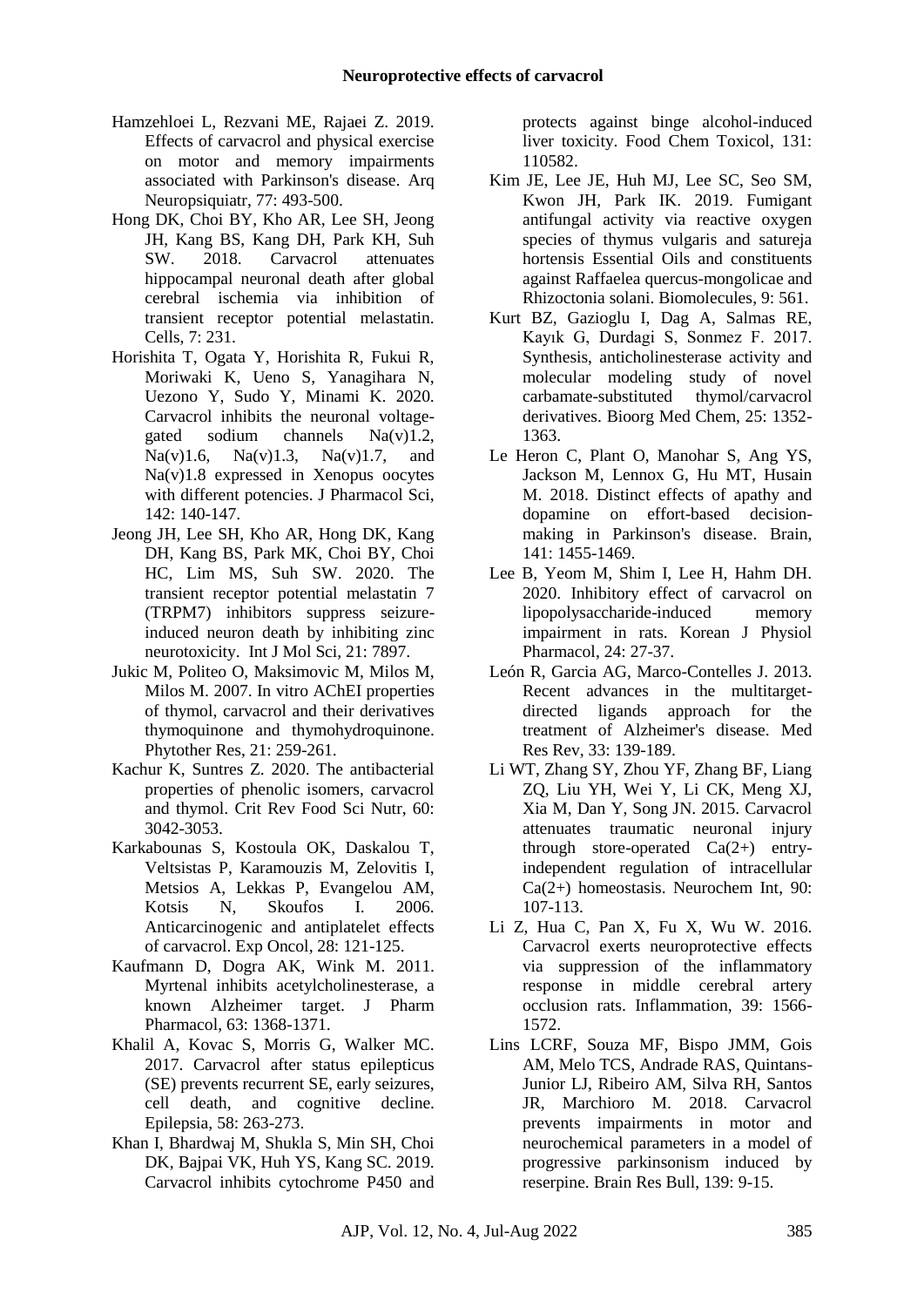- Liu W, Ge T, Pan Z, Leng Y, Lv J, Li B. 2017. The effects of herbal medicine on epilepsy. Oncotarget, 8: 48385-48397.
- Majlessi N, Choopani S, Kamalinejad M, Azizi Z. 2012. Amelioration of amyloid β-induced cognitive deficits by *Zataria multiflora Boiss*. essential oil in a rat model of Alzheimer's disease. CNS Neurosci Ther, 18: 295-301.
- Manouchehrabadi M, Farhadi M, Azizi Z, Torkaman-Boutorabi A. 2020. Carvacrol protects against 6-Hydroxydopamineinduced neurotoxicity in In vivo and In vitro models of Parkinson's disease. Neurotox Res, 37: 156-170.
- Mazo NA, Echeverria V, Cabezas R, Avila-Rodriguez M, Tarasov VV, Yarla NS, Aliev G, Barreto GE. 2017. Medicinal plants as protective strategies against Parkinson's disease. Curr Pharm Des, 23: 4180-4188.
- Medhat D, El-Mezayen HA, El-Naggar ME, Farrag AR, Abdelgawad ME, Hussein J, Kamal MH. 2019. Evaluation of urinary 8-hydroxy-2-deoxyguanosine level in experimental Alzheimer's disease: Impact of carvacrol nanoparticles. Mol Biol Rep, 46: 4517-4527.
- Mediouni S, Jablonski JA, Tsuda S, Barsamian A, Kessing C, Richard A, Biswas A, Toledo F, Andrade VM, Even Y, Stevenson M, Tellinghuisen T, Choe H, Cameron M, Bannister TD, Valente ST. 2020. Oregano oil and its principal component, carvacrol, inhibit HIV-1 Fusion into target cells. J Virol, 94: e00147-20.
- Mimica N, Presecki P. 2009. Side effects of approved antidementives. Psychiatr Danub, 21: 108-113.
- Naeem K, Tariq Al Kury L, Nasar F, Alattar A, Alshaman R, Shah FA, Khan AU, Li S. 2021. Natural dietary supplement, carvacrol, alleviates LPS-induced oxidative stress, neurodegeneration, and depressive-like behaviors via the Nrf2/HO-1 pathway. J Inflamm Res, 14: 1313-1329.
- Noshy PA, Elhady MA, Khalaf AAA, Kamel MM, Hassanen EI. 2018. Ameliorative effect of carvacrol against propiconazoleinduced neurobehavioral toxicity in rats. Neurotoxicology, 67: 141-149.
- Orhan I, Kartal M, Kan Y, Sener B. 2008. Activity of essential oils and individual

components against acetyl- and butyrylcholinesterase. Z Naturforsch C J Biosci, 63: 547-553.

- Park JH, Jeon YJ, Lee CH, Chung N, Lee HS. 2017. Insecticidal toxicities of carvacrol and thymol derived from Thymus vulgaris Lin. against Pochazia shantungensis Chou &Lu., newly recorded pest. Sci Rep, 7: 40902.
- Peters M, Trembovler V, Alexandrovich A, Parnas M, Birnbaumer L, Minke B, Shohami E. 2012. Carvacrol together with TRPC1 elimination improve functional recovery after traumatic brain injury in mice. J Neurotrauma, 29: 2831-2834.
- Prieto JM, Jacopini P, Cioni P, Chericoni S. 2007. In vitro activity of the essential oils of Origanum vulgare, Satureja montana and their main constituents in peroxynitrite-induced oxidative processes. Food Chem, 104: 889-895.
- Rojas-Armas JP, Arroyo-Acevedo JL, Palomino-Pacheco M, Herrera-Calderón O, Ortiz-Sánchez JM, Rojas-Armas A, Calva J, Castro-Luna A, Hilario-Vargas J. 2020. The Essential Oil of cymbopogon citratus Stapt and carvacrol: An approach of the antitumor effect on 7, 12 dimethylbenz-[alpha]-anthracene (DMBA)-induced breast cancer in female rats. Molecules, 25: 3284.
- Sadegh M, Sakhaie MH. 2018. Carvacrol mitigates proconvulsive effects of lipopolysaccharide, possibly through the hippocampal cyclooxygenase-2 inhibition. Metab Brain Dis, 33: 2045- 2050.
- Shahrokhi Raeini A, Hafizibarjin Z, Rezvani ME, Safari F, Afkhami Aghda F, Zare Mehrjerdi F. 2020. Carvacrol suppresses learning and memory dysfunction and hippocampal damages caused by chronic cerebral hypoperfusion. Naunyn Schmiedebergs Arch Pharmacol, 393: 581-589.
- Sharifi-Rad M, Varoni EM, Iriti M, Martorell M, Setzer WN, Del Mar Contreras M, Salehi B, Soltani-Nejad A, Rajabi S, Tajbakhsh M, Sharifi-Rad J. 2018. Carvacrol and human health: A comprehensive review. Phytother Res, 32: 1675-1687.
- Silva ER, de Carvalho FO, Teixeira LGB, Santos NGL, Felipe FA, Santana HSR, Shanmugam S, Quintans Júnior LJ, de